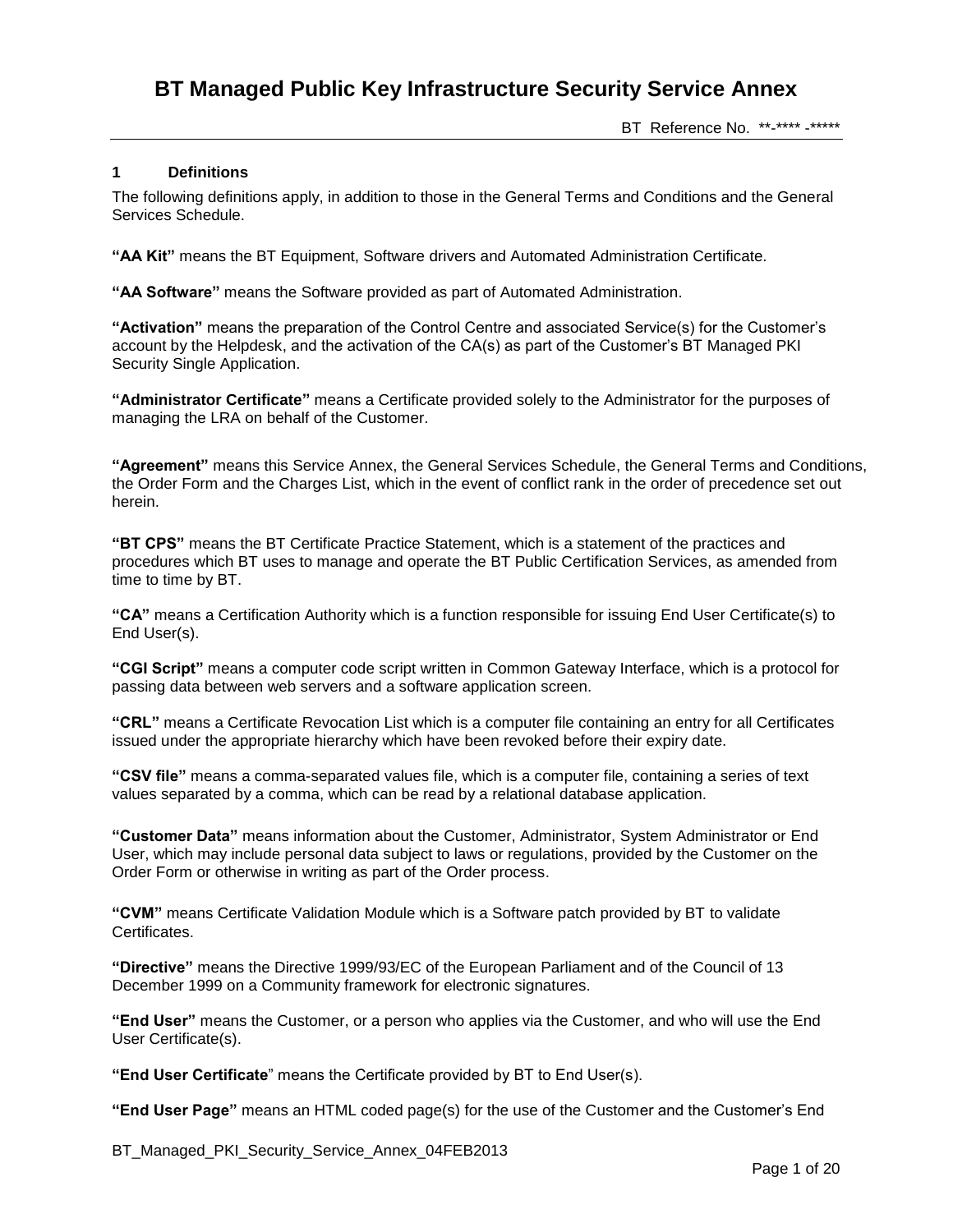User(s).

BT Reference No. \*\*-\*\*\*\* -\*\*\*\*\*

**"HTML"** means Hypertext Markup Language, which is a set of symbols or codes inserted into a file intended for display on an Internet browser.

**"IA"** means an Issuing Authority, which is the function that performs the task of issuing End User Certificates to End User(s).

**"LDAP"** means Lightweight Directory Access Protocol, a directory architecture protocol which operates over TCP/IP.

**"LH Software"** means the Local Hosting Software which comprises CGI Scripts and executable code to allow locally hosted End User Pages to function with the Customer's BT Managed PKI Security Service.

**"LRA"** means a Local Registration Authority.

**"Minimum Period"** means a period of 365 days from and including the Operational Service Date.

**"ODBC"** means Open Database Connectivity, which is a standard or open application programming interface for accessing a database.

**"Operational Service Date"** means the date that the first Administrator first completes the on-line ordering/ registration process.

**"Passcode Authentication"** means a temporary password provided via the Administrator to an End User which is used to identify the End User to BT when downloading their End User Certificate.

**"PCS"** means BT Managed PKI Security Public Certification Services, which provide Certificates under a Public Hierarchy to the Customers and End Users in accordance with the BT CPS.

**"Period"** means any consecutive period of 365 days following the Minimum Period.

**"PKI"** means Public Key Infrastructure.

**"PIN"** means an alphanumeric pass code.

**"Pre-Production Service"** means the Service provided by BT on which BT will perform Set Up of the Customer's Managed PKI Security, enabling the Customer to integrate and test the Service.

**"Private Hierarchy"** means a single CA or hierarchy of CAs chained up to a common Root Key which belongs to the Customer and is not generally available in the public domain.

**"Private Key"** means a mathematical key (kept secret by the Customer, Administrator or End User) which interfaces with the matched Public Key and which may be used to: (i) create a Digital Signature; (ii) encrypt and decrypt files or messages and (iii) provide proof of identity to access secure web sites.

**"Public Hierarchy"** means a hierarchy of CAs chained up to a common Root Key which is available in the public domain.

**"Public Key"** means a mathematical key that can be made publicly available. A Public Key may be used to verify signatures created with its corresponding Private Key. Depending on the algorithm used to create the Public and matched Private Key(s), the Public Key of the intended recipient may also be used to encrypt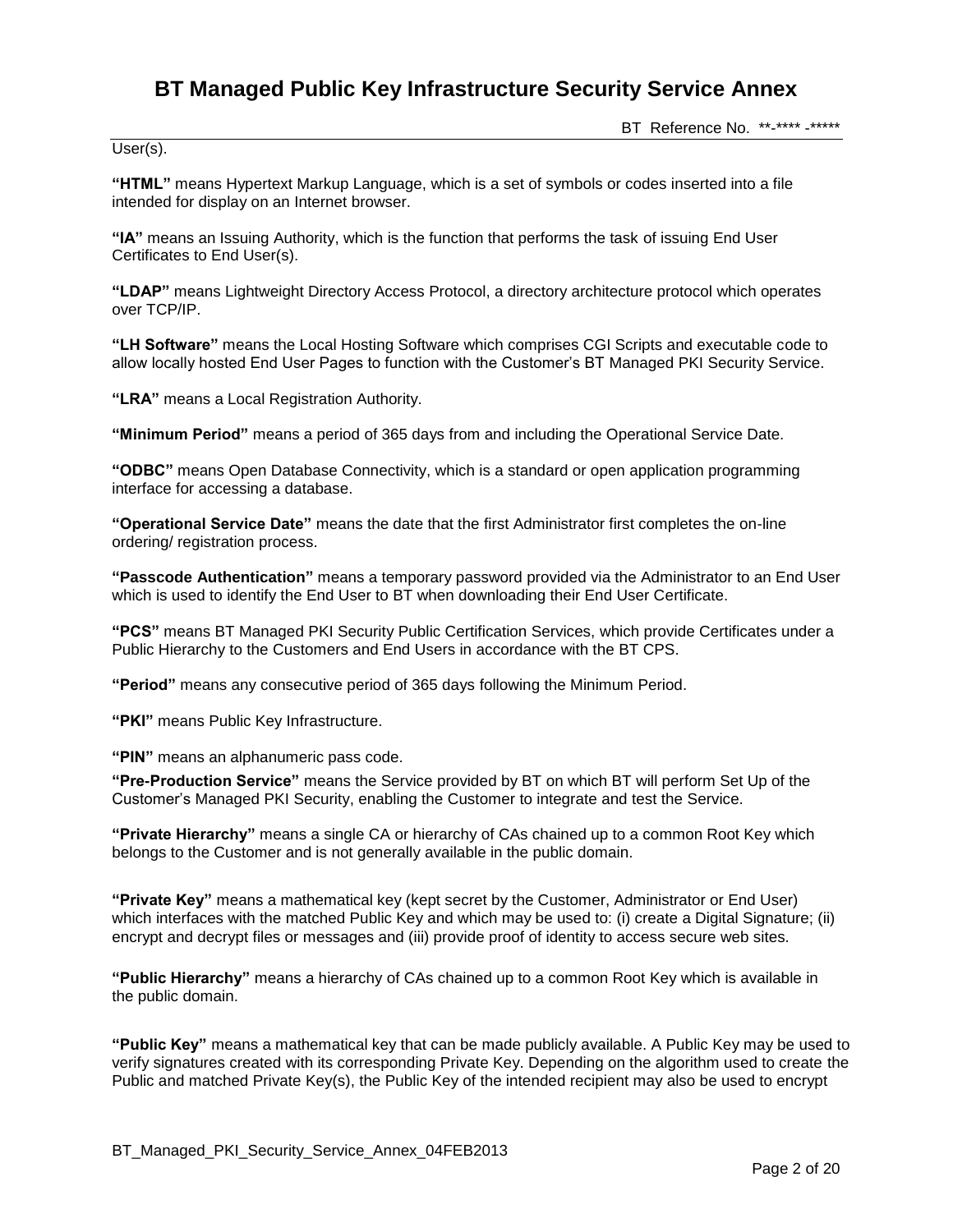BT Reference No. \*\*-\*\*\*\* -\*\*\*\*\*

messages or files which can then be decrypted with its corresponding Private Key.

**"Qualified Certificate"** means a Certificate which meets the requirements laid down in Annex 1 of the Directive and is provided by a CA that fulfils the requirements in Annex II of the Directive.

**"RA Kit"** means the BT Equipment (comprising a smart card to store the Administrator Certificate and a smart card reader) and Administrator Certificate.

**"Real Time"** means the level of computer responsiveness that an End User senses as immediate.

**"Repository"** means a database, accessible on-line, containing Certificates, Public Keys, Customer Data and other information relating to the Service.

**"Root Key"** means the Public Key of the CA at the top of the Customer's hierarchy, under which subordinate CAs and/or End User Certificate(s) may be issued.

**"Seat"** means an unexpired, unrevoked End User Certificate held by an individual End User.

**"Secure Signature-Creation Device"** means a signature-creation device that meets the requirements laid down in Annex III of the Directive.

**"Set Up"** means the installation and Set Up Service listed on the Charges List which is provided with this BT Managed PKI Security Service.

### **2 Service Overview**

BT Managed PKI Security ("the Service") allows the Customer to become a LRA and manage End User enrolments for End User Certificate(s) and provides the Customer with the number of CAs, as agreed on the Order , under a Public or Private Hierarchy as follows:

- (a) a LRA manages registrations, approves registrations as enrolments, performs authentication and instructs BT to issue End User Certificates to End Users on behalf of the Customer in accordance with the terms of this Service Annex;
- (b) BT is the IA responsible for issuing End User Certificate(s) in accordance with the Customer's instructions; and
- (c) End User Certificates will contain the Customer's legal name and department or project name, the End User's name (or alias) and e-mail address and such other Customer Data as BT determines at its absolute discretion. This combination of information uniquely identifies the End User Certificate(s).

#### **2.1 Service Description**

The Service comprises:

- 2.1.1 the number of CAs ordered by the Customer as stated on the Order, under which the Customer in its capacity as a LRA may request BT to issue End User Certificates;
- 2.1.2 a RA Kit provided to the Administrator and any additional RA Kit(s) ordered by the Customer and agreed by BT in writing. The BT Equipment needs a power supply for its operation (which must be be provided by the Customer at its expense);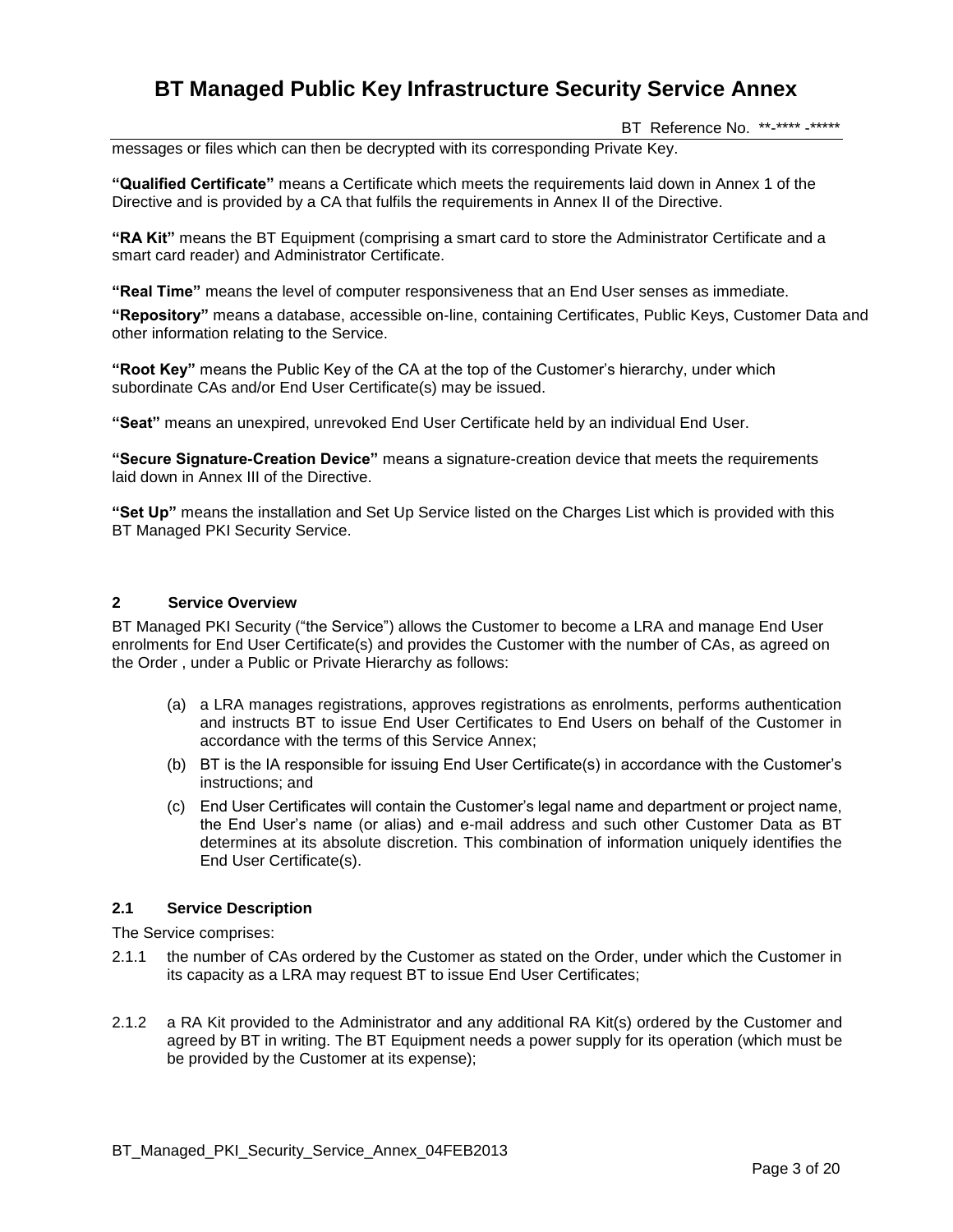## BT Reference No. \*\*-\*\*\*\* -\*\*\*\*\*

- 2.1.3 End User Page(s) for the purpose of registration of End Users for each CA, and End User Page(s) that enable End Users to download the Root Key of each of the CAs provided as part of the Service. These End User Pages will be hosted by BT on a BT web server that is allocated a URL notified from time to time by BT to the Customer. The Customer may make changes to the End User Pages within the boundaries of the functionality provided by the software packages detailed in the on-line Administrator handbook provided by BT as amended from time to time:
- 2.1.3.1 for certificates issued under the PCS, the registration End User Page will inform End Users that by submitting their registration for an End User Certificate to the Administrator, they will have entered into a contract with the Customer for End User Certificates;
- 2.1.4 a Helpdesk which provides telephone and email support and advice to the Administrator(s) (but not directly to End Users), as follows:
	- setting up of, and general configuration issues relating directly to Service components;
	- assistance during initial and subsequent Administrator enrolment(s) relating directly to Service components ;
	- assistance with End User registration problems relating directly to components of BT Managed PKI Security;
	- any questions regarding the RA Kits; and
	- manual revocation of End User Certificates in accordance with instructions given to BT by the Customer.
- 2.1.5 use of the Control Centre for each CA.
- 2.1.6 use of the on-line Administrator handbook as amended from time to time.
- 2.1.7 the issue of End User Certificates on a request made to BT by the Administrator providing it will not exceed the maximum number of Seats that BT has confirmed may be issued during a Period.
- 2.1.8 BT Managed PKI Security FastTrack is an entry-level service that can support a maximum of 1,000 End Users. The minimum licence is for 50 End Users. It is supplied without Local Hosting or Automated Administration and so the customer administrator will be required to manually authenticate all certificate requests.

### **2.2 Access to the Service**

The Customer can access the Service as follows:

- (1) Administrators: Access is available via internet facing web servers using HTTPS protocol. The web servers and application implement x.509 digital certificate based access control and role assignment.
- (2) Automated RA applications: Access is available via internet facing web servers using HTTP protocol. The message content is protected x.509 digital certificate based signatures and encryption.
- (3) Certificate Users: Access is available via internet facing web servers using HTTPS protocol. Any certificate requests are authenticated and approved by Customer Administrators.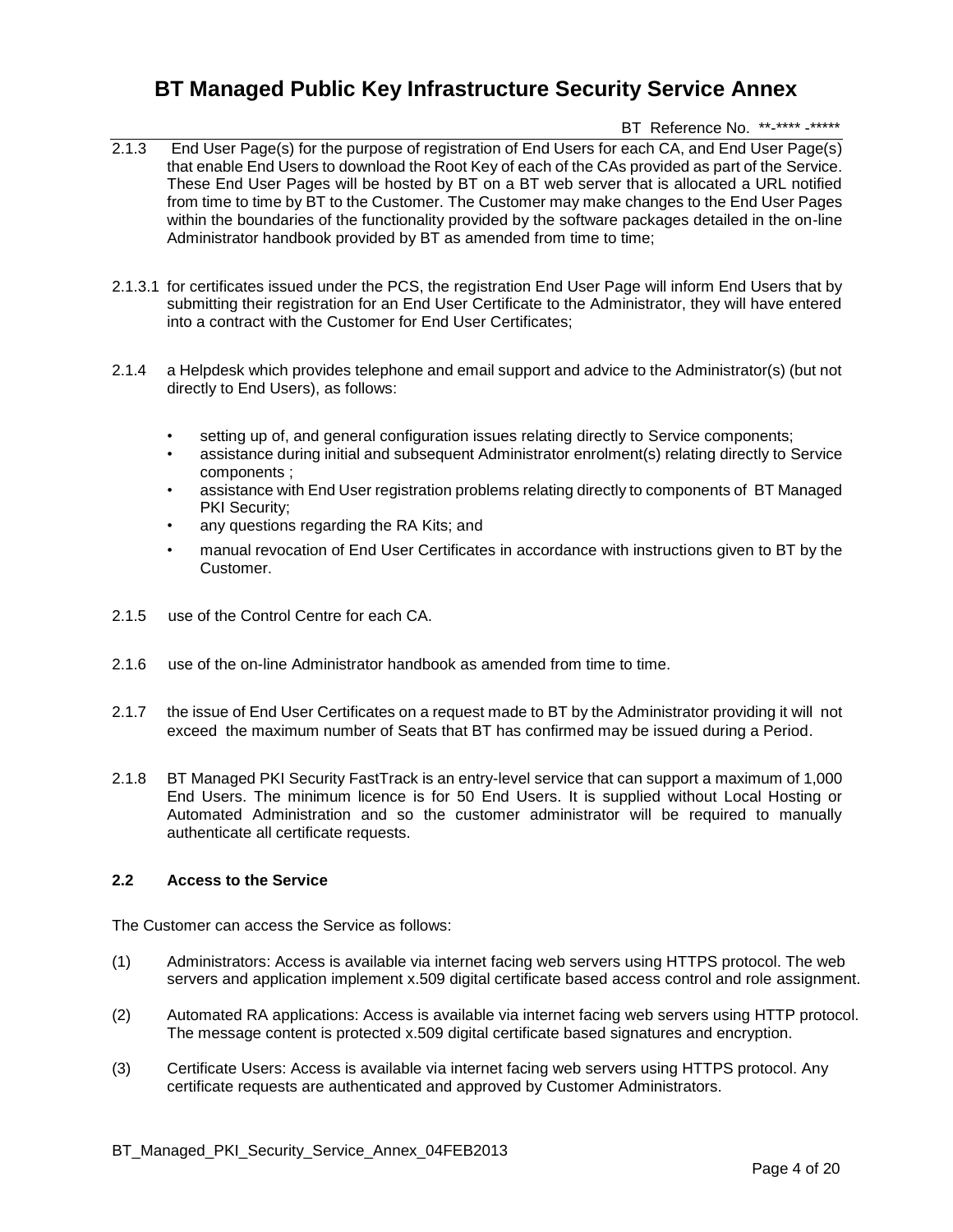BT Reference No. \*\*-\*\*\*\* -\*\*\*\*\*

(4) Relying Parties: Access to certificate revocation information is available via Online Certificate Status Protocol (OCSP) and Certificate Revocation Lists (CRLs). These are publicly available via HTTP and HTTPS protocols. The message content is signed to ensure authenticity.

## **2.3 Uses & Restrictions for the Service**

The Service allows the Customer to instruct BT to issue End User Certificates to End Users.

- Within a Private Hierarchy, an End User Certificate may only be used within the Customer's organisational intranet or extranet environment. The Customer may place some restrictions on and alter some elements of the content of End User Certificates via the Control Centre.
- Within a Public Hierarchy, an End User Certificate may be used in a corporate or other organisational intranet or extranet environment or on the Internet. The Customer may place some restrictions on and alter some elements of the content of End User Certificates via the Control Centre.

### 2.4 **Periods**

- 2.4.1 The first Administrator Certificate for each CA is valid for the Minimum Period from and including the Operational Service Date, after which it will expire. If additional Administrator(s) for that CA are appointed by the Customer during the Minimum Period, their Administrator Certificate(s) will expire at the end of that Minimum Period. Where an Administrator Certificate(s) has been revoked pursuant to sections 5.1(d) and 5.1(e) a replacement Certificate may be ordered from BT and will expire at the same time as the revoked Administrator Certificate(s) would have expired. On or before expiry of an Administrator Certificate, the Customer may order a renewal Administrator Certificate by completing another Order and complying with any additional checks BT may operate to ensure that the Customer's details are correct and up to date. A renewal Administrator Certificate is valid until the end of the next Period following the Period in which it was issued. Administrator Certificates may be revoked before expiry by the earlier of the following: expiry or sooner termination of the Agreement, or this Service Annex, or otherwise in accordance with the Agreement.
- 2.4.2 An End User Certificate is valid for 365 days, unless otherwise limited by the Administrator at the time of instruction to BT to issue, at the end of which the End User Certificate will expire. An End User Certificate may be revoked in the event of any of the following:
	- (a) instructions given to BT by the End User concerned and the Customer hereby confirms End Users are authorised to give such instructions on behalf of the Customer;
	- (b) instructions given to BT by the Customer;
	- (c) termination for whatever reason of the Service provided under this Service Annex; or
	- (d) in accordance with the provisions of the End User's contract with the Customer for the End User Certificate.
- 2.4.3 At any time within a Minimum Period or a Period, End User Certificates may be issued up to the maximum number of Seats ordered by the Customer.
- 2.4.4 If BT or the Customer terminates Service provided under this Service Annex, Administrator(s) will be unable to carry out LRA responsibilities as described in section 5 of this Service Annex. In these circumstances, the Customer may, at its discretion, make a reasonable request to BT to revoke all the End User Certificates associated with the Customer's BT Managed PKI Security.

### 2.5 **Reports**

The Service will allow the Administrator(s) access to reporting capabilities.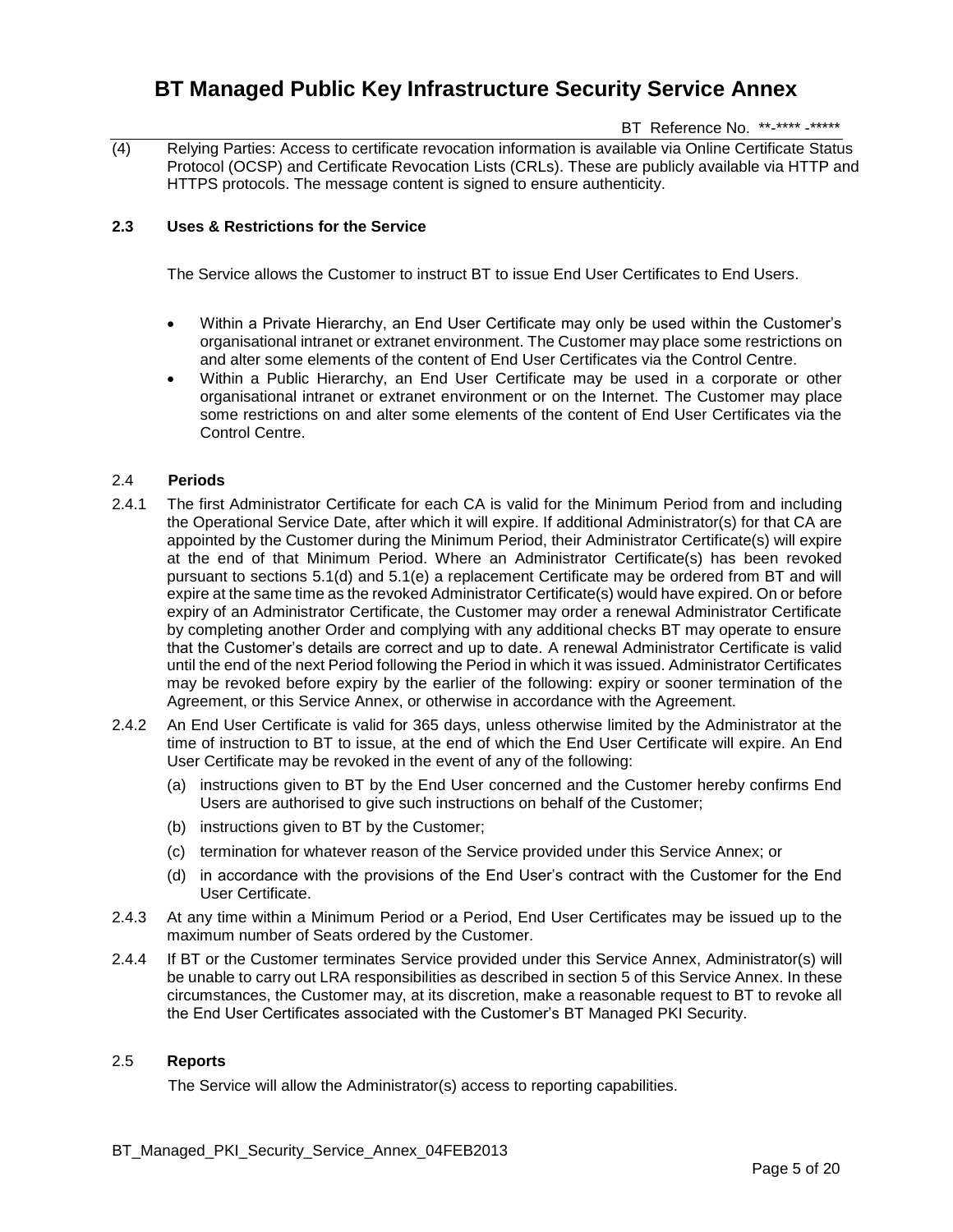BT Reference No. \*\*-\*\*\*\* -\*\*\*\*\*

## **2.6 Additional Services (Options)**

## **2.6.1 Local Hosting**

Local Hosting allows the Customer to:

- (a) design the visual appearance of End User Pages by including the Customer's own text and branding images by use of the Customer's own software for use in conjunction with the Service; and
- (b) to host those End User Pages on a server of the Customer's choice.

The customised End User Pages produced pursuant to this section 2.6.1 may be used in addition to the standard End User Pages provided and hosted by BT pursuant to the Service.

Local Hosting comprises the following elements:

- 2.6.1.1 Software Licence
- (a) BT will provide the LH Software to the Customer by allowing the Customer to download it from a URL notified from time to time by BT.
- (b) The Customer acknowledges that its licence rights and other such uses of the LH Software are contained in this Service Annex.
- (c) All rights, title and interest in the LH Software and any rights, title and interest in any adaptations and anything derived from the provision of support for the LH Software; and all rights, title and interest created in the provision of Software Support shall remain the exclusive property of BT or its licensors as appropriate except as expressly provided otherwise by BT in the Agreement
- 2.6.1.2 Services

The following services are provided as part of Local Hosting:

- (a) configuration of the Service to work in conjunction with Local Hosting;
- (b) Local Hosting Support. The Helpdesk provides telephone and email support and advice only to the Administrator and System Administrator but not directly to End Users, as follows:
	- assistance during initial setting up of, and subsequent, configuration issues relating directly to components of the Local Hosting as listed in this section 2.6.1;
	- assistance with End User registration problems relating directly to components of the Local Hosting as listed in this section 2.6.1; and
	- any questions regarding Local Hosting;
- (c) use of the Control Centre in respect of Local Hosting;
- (d) use of the on-line Administrator handbook in respect of Local Hosting as amended by BT from time to time.

### **2.6.2 Automated Administration**

Automated Administration allows the Customer, without manual intervention by the Administrator, to:

(a) automatically authenticate End User registrations directly against a single table database of Customer Data provided by the Customer, using matching rules defined by the Customer in accordance with the Customer Responsibilities set out in this Service Annex, within the parameters of the Automated Administration functionality;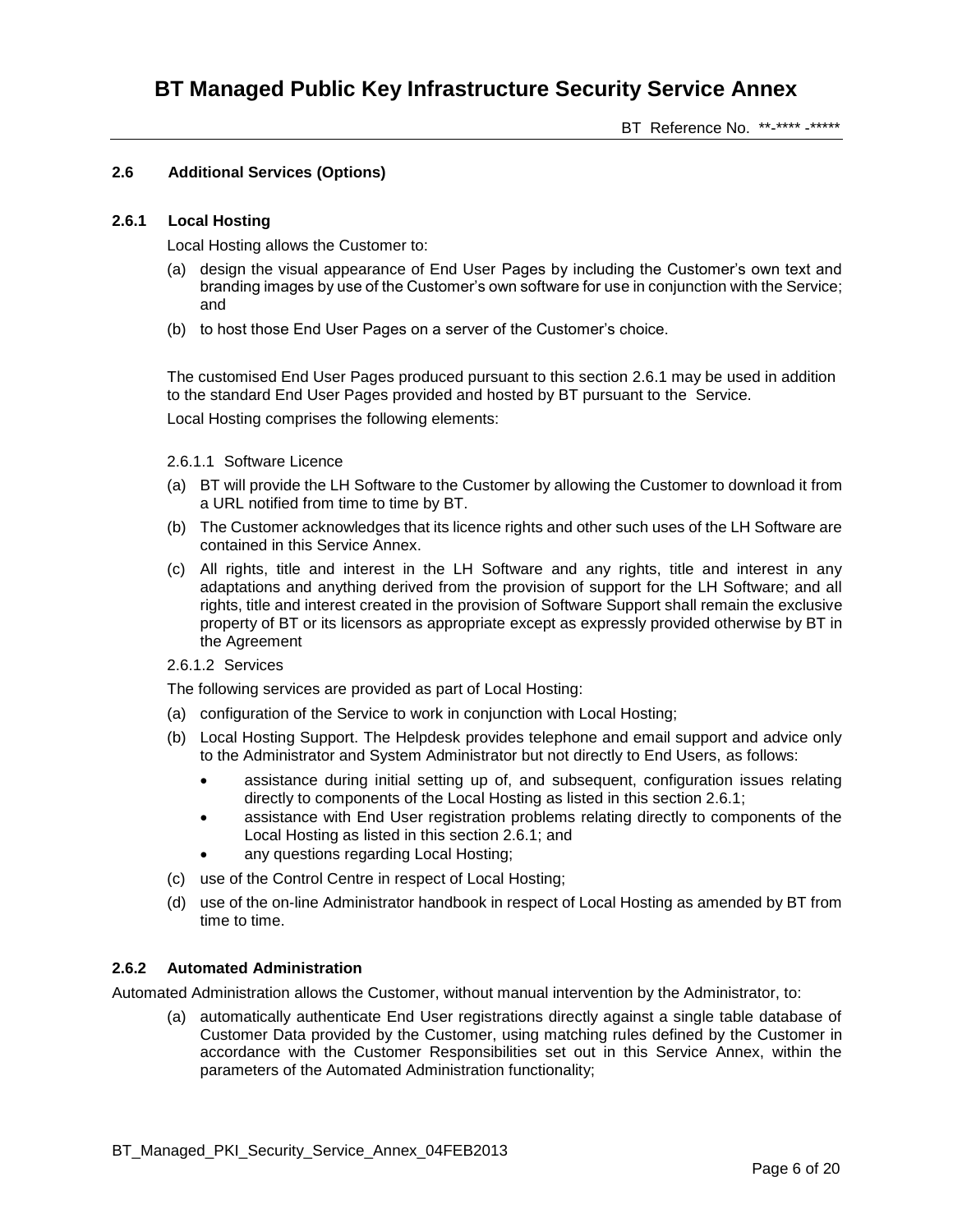BT Reference No. \*\*-\*\*\*\* -\*\*\*\*\*

- (b) automatically request the issue by BT of End User Certificates to End Users, where the enrolments are found to match; and
- (c) refer to the Administrator all End User enrolments which are not automatically approved in accordance with section 2.6.2 (a).

The Automated Administration Services comprises the following elements:

- (a) configuration of the Service to work in conjunction with Automated Administration;
- (b) Automated Administration support which provides telephone and email support to the Administrator and System Administrator (but not directly to End Users) as followss:
	- assistance during initial setting up of, and subsequent, configuration issues relating directly to components of the Automated Administration as listed in this section 2.6.2;
	- assistance during AA Certificate enrolment(s) for Automated Administration;
	- assistance with End User problems relating directly to the use of the AA Software and AA Kit as described in this section 2.6.2;
	- any questions regarding the Automated Administration; and
	- manual revocation of AA Certificate(s) in accordance with instructions given to BT by the Customer.
- (c) use of the Control Centre in respect of Automated Administration; and
- (d) use of the on-line handbook in respect of Automated Administration as amended by BT from time to time.

## 2.6.2.1 AA Software Performance

- BT does not warrant that the AA Software will operate uninterrupted or that it will be free from minor errors or defects which do not materially affect its performance.
- Other than as expressly provided in the Agreement, no warranties are given or assumed by BT regarding the AA Software and are hereby excluded to the extent permitted by law.
- In the event that an error or defect in the AA Software is due to faulty design, manufacture, and / or materials, and provided that the Customer reports a fault within ninety (90) days from and including the date of acceptance,
- BT shall, at its absolute discretion, and in the following order:
	- (a) repair the AA Software;
	- (b) replace the AA Software; or
	- (c) refund the appropriate charges for Automated Administration, in which case this Service Annex shall be terminated.

### 2.6.2.2 Hardware

- If a material fault develops in the BT Equipment provided as a part of the Automated Administration, BT will provide a replacement and the Customer must return the faulty BT Equipment to BT. Any such replacement of BT Equipment remains the property of BT at all times.
- In event of any loss or theft of the BT Equipment, provided as part of Automated Administration, the Customer must notify BT immediately via the Helpdesk. The Customer agrees that it will pay BT for the replacement BT Equipment.

#### 2.6.2.3 Indemnity

 the Customer must fully indemnify BT against any claims or legal proceedings which are brought or threatened against BT for or in respect of any fault or inaccuracy in the Customer Data, or the single table database.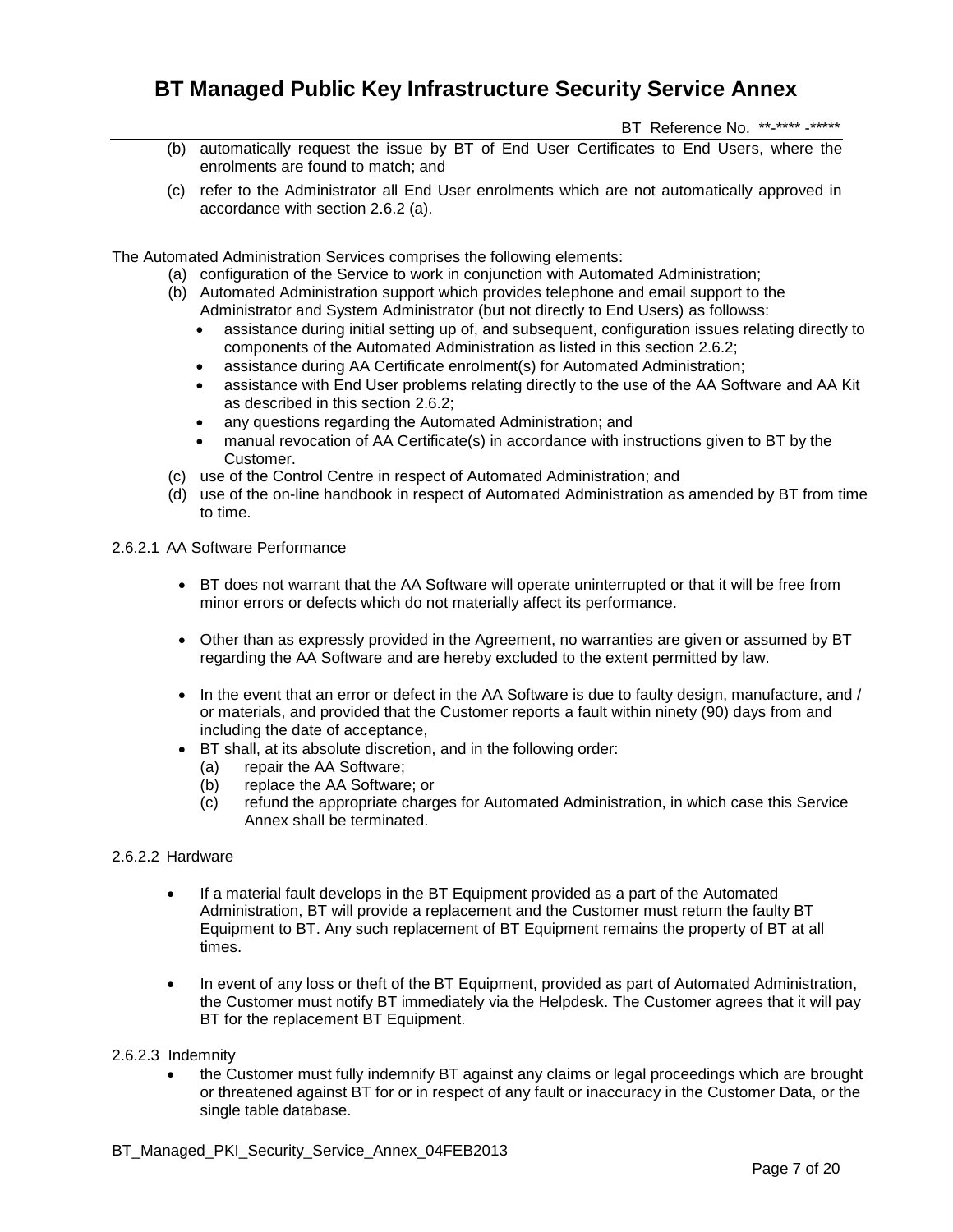BT Reference No. \*\*-\*\*\*\* -\*\*\*\*\*

### **2.6.3 Premium Revocation**

The Premium Revocation Service provides the Customer with an updated CRL every hour, which will be made available in the Repository for download and use by the Customer for the purposes of validating the status of Certificates issued to the Customer and the Customer's End Users.

The Premium Revocation Service comprises :

- the provision of CRLs which will be updated hourly and immediately made available to the Customer via the Repository.
- the Premium Revocation Service support which provides telephone and email support to the Administrator(s) (but not directly to End Users) as follows:
	- assistance during initial setting up of, and subsequent configuration issues relating directly to use of the Premium Revocation Service; and,
	- answering any questions regarding the Premium Revocation Service.
- use of the Control Centre in respect of the Premium Revocation Service; and
- use of the on-line handbook in respect of the Premium Revocation Service as amended by BT from time to time.

### **2.6.4 Online Certificate Status Protocol Service (OCSP)**

The OCSP Service provides an online access service via the Internet which enables the Customer to validate the status of Certificates issued to the Customer or the Customer's End Users against the CRL in Real Time.

The OCSP Service comprises:

- Access to an OCSP responder via the Internet enabling Real Time certificate status checking against the current CRL by customers.
- OCSP Service Support comprising telephone and email support to the Administrator and System Administrator (but not directly to End Users) in the following areas:
	- assistance during initial setting up of, and subsequent configuration issues relating directly to use of, the OCSP Service; and
	- answering any questions regarding the OCSP Service.
- use of the Control Centre in respect of OCSP Service; and
- use of the on-line handbook in respect of the OCSP Service as amended by BT from time to time.

#### **2.6.5 Passcode Authentication**

Passcode Authentication allows the Customer, without manual intervention by the Administrator , to:

- (a) check and approve End User enrolments against the Customer Data contained in the CSV file based upon matching rules defined by the Customer, within the parameters of the Passcode Authentication functionality;
- (b) automatically request the issue by BT of End User Certificates to End Users, where the enrolments are found to match; and
- (c) refer to the Administrator all End User enrolments which are not automatically approved in accordance with section 2.6.5 (a).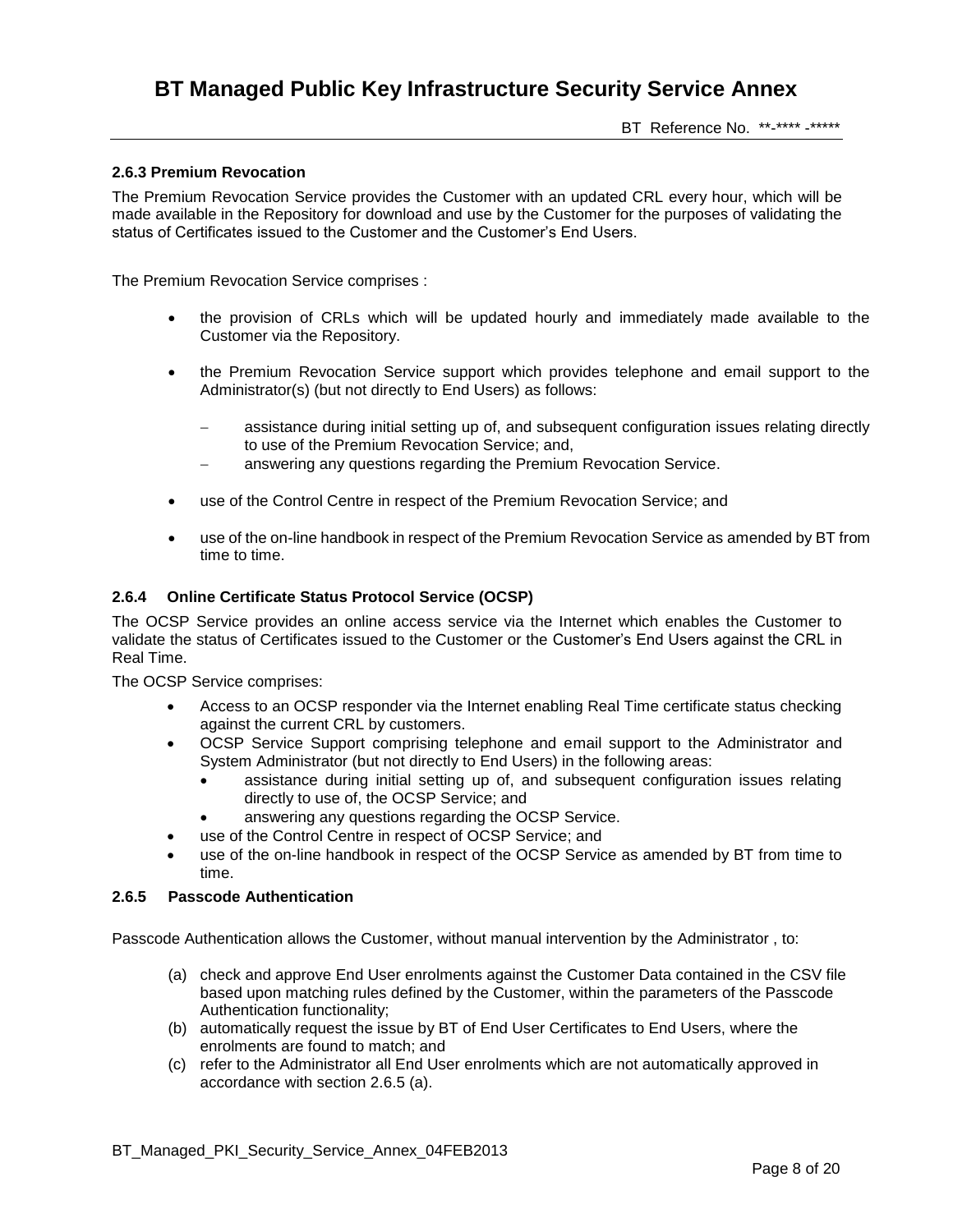BT Reference No. \*\*-\*\*\*\* -\*\*\*\*\*

The Passcode Authentication Service comprises :

- (a) configuration of the Service to work in conjunction with Passcode Authentication;
- (b) Passcode Authentication support which provides telephone and email support to the Administrator and System Administrator (but not directly to End Users), as follows:
	- assistance during initial setting up of, and subsequent, configuration issues relating directly to components of the Passcode Authentication as listed in this section 2.6.5;
	- assistance with End User problems relating directly to the use of the Passcode Authentication; and
	- any questions regarding the Passcode Authentication.
- (c) use of the Control Centre in respect of Passcode Authentication; and
- (d) use of the on-line handbook in respect of Passcode Authentication as amended by BT from time to time.

### **2.6.5 Key Manager**

The Key Manager option allows for the centralised generation, distribution and back-up of the private keys associated with encryption certificates so that, in the event the original key is lost or corrupted, encrypted data can be recovered. Key Manager combines software that runs on the Customer Site with a key recovery service operated by BT. The software generates the encryption key pair, requests the corresponding certificate and delivers the key and certificate to the End User. Each private key is also encrypted under a unique session key, which is then itself encrypted using a BT public key.

When a key is recovered, the Key Manager software sends the encrypted symmetric key to BT, which is decrypted and returned so that locally held private key can be recovered. This ensures that there is a clear audit trail of all key recovery transactions.

### **2.7 Usage & Restrictions for Additional Services**

- (a) The additional services must only be used for the purpose specified in this Service Annex in conjunction with the Service.
- (b) The Customer shall only use the additional services for the number of CAs purchased as part of the Service.

#### 2.7.1 Local Hosting

- (a) The Customer may make copies of the LH Software for back-up purposes only. The copyright notice(s) that appear in original programs and/or on the original media on which the LH Software is delivered must be reproduced on all copies.
- (b) The Customer shall not modify or enhance the LH Software or use Local Hosting in conjunction with any other software or hardware or service under any circumstances, except as specified by BT from time to time.
- (c) Notwithstanding paragraph 2.7.1(d) and paragraph 2.7.1(e), the Customer acknowledges and accepts that it is the Customer's responsibility, prior to installation, and throughout the duration of this Service Annex, to ensure that its systems, software and hardware are compatible with the current Local Hosting compatibility specification as published by BT from time to time.
- (d) The Customer must fully implement, within a reasonable time of instruction by BT, all maintenance releases, patches or other upgrades. .
- (e) Where the Customer has requested BT to install Local Hosting, the Customer accepts that prior to installing the Local Hosting, BT shall require confirmation that the Customer has satisfied the requirements of section 2.7.1(c) above. BT shall be under no obligation to install the Local Hosting if BT considers, at its absolute discretion that the provisions of section 2.7.1(c) have not been complied with to its entire satisfaction.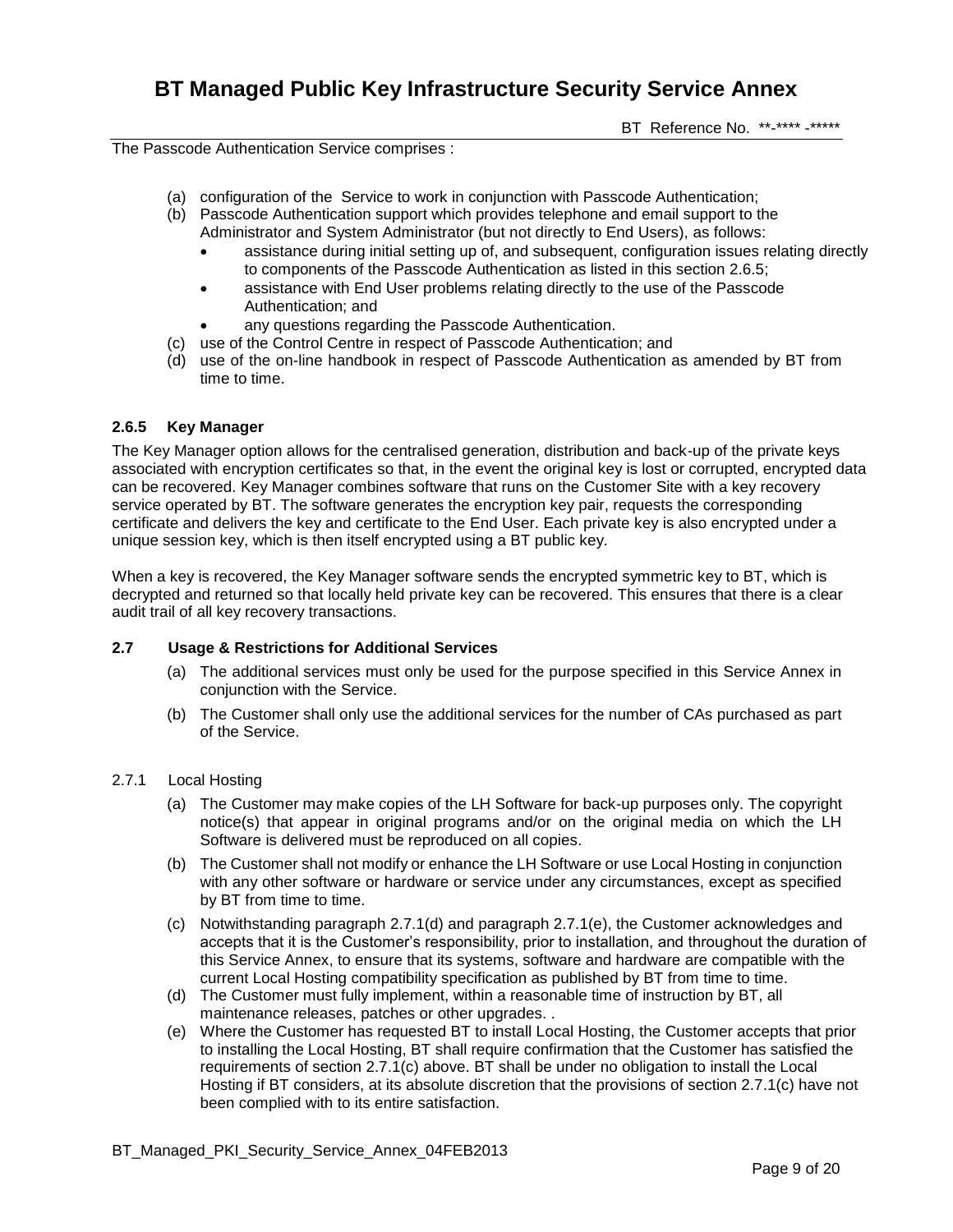## BT Reference No. \*\*-\*\*\*\* -\*\*\*\*\*

- (f) BT excludes all liabilities, losses and expenses relating to the Customer failing to comply with sections 2.7.1(c), 2.7.1(d) and 2.7.1(e) above, or to any corrections or restorations directly or indirectly relating to such failure to comply. The Customer acknowledges that any changes to the configuration may result in poor or non-performance of Local Hosting, and that the Customer is solely responsible, and must at its own expense, correct or restore its software and hardware configuration using its back up copies or otherwise to ensure future compliance with sections 2.7.1(c), 2.7.1(d) and 2.7.1(e).
- 2.7.2 Automated Administration
	- (a) The Customer shall not use the AA Kit other than for the specific purpose of providing secure key generation, storage and signing for the AA Certificate as part of the Automated Administration.
	- (b) Automated Administration requires the prior installation of Local Hosting.
	- (c) The Customer may make copies of the AA Software for back-up purposes only. The copyright notice(s) that appear in original programs and/or on the original media on which the AA Software is delivered must be reproduced on all copies.
	- (d) The Customer shall not modify or enhance the AA Software or use Automated Administration in conjunction with any other software or hardware or service under any circumstances, except as specified by BT from time to time.
	- (e) The Customer cannot use Automated Administration and Passcode Authentication on a single CA at the same time, and must select one at the time of installation. Following installation, the Customer may at any time choose to migrate any CA from Passcode Authentication to Automated Administration. An additional Set Up fee will be payable to BT for this work.
	- (f) Automated Administration must only be installed by BT or any person who is authorised by BT in writing to install Automated Administration.
	- (g) Automated Administration is provided as part of the Service as described in this Service Annex. No reduction of charge shall be given if the Customer chooses not to implement Automated Administration.
	- (h) An AA Certificate may be revoked in the event of any of the following:
		- a reasonable request given to BT by the Customer;
		- termination for whatever reason of this Service Annex; or
		- where BT has reason to believe that there may be a compromise of the integrity of the Private Keys held on the HSM.

### 2.7.3 Premium Revocation

(a) BT will use reasonable endeavours to ensure the accuracy of the information in each CRL on an hourly update basis. Subsequent revocation of End User Certificates made by the Customer via the Control Centre, or subsequent revocation by End Users via the End User Pages will not be recorded until the next CRL is produced.

## 2.7.4 OCSP

- (a) BT will ensure that information provided by the OCSP Service will reflect in Real Time the most up to date CRL listing made available by the Customer.
- (b) Revocation of End User Certificates made by the Customer via the Control Centre, or subsequent revocation by End Users via the End User Pages will be recorded on the CRL in Real Time.
- 2.7.5 Passcode Authentication
	- (a) The Customer shall not use Passcode Authentication in conjunction with any other software or hardware or service under any circumstances, except as specified by BT from time to time.
	- (b) The Customer cannot use Automated Administration and Passcode Authentication in conjunction with a single CA at the same time, and must select one at the time of installation. Following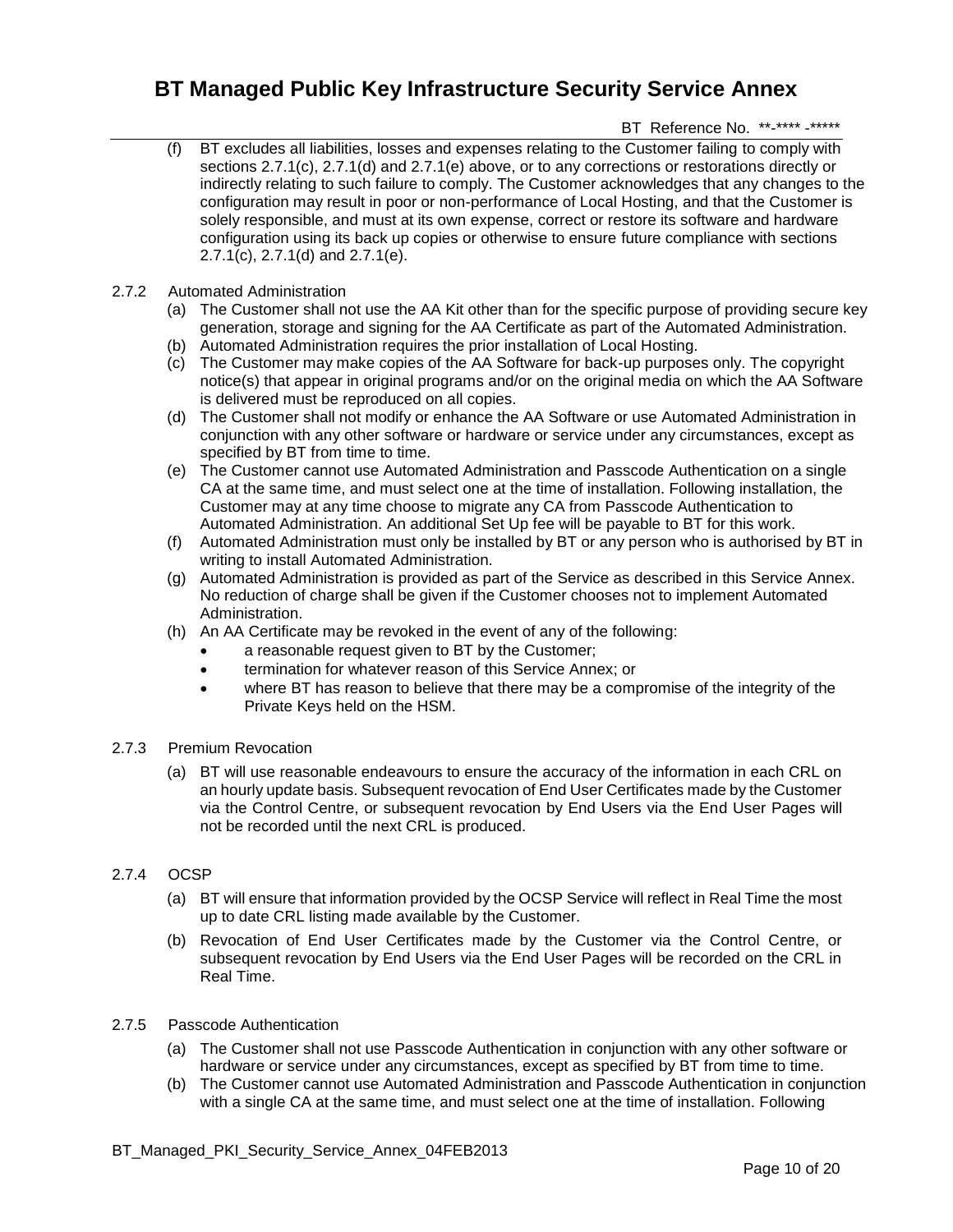BT Reference No. \*\*-\*\*\*\* -\*\*\*\*\*

installation, the Customer may at any time choose to migrate any single CA from Passcode Authentication to Automated Administration. An additional Set Up fee will be payable to BTfor this work.

(c) Passcode Authentication is provided as part of the Service as described in this Service Annex. No reduction of charge shall be given if the Customer chooses not to implement Passcode Authentication.

## **3. Service Delivery**

BT will provide the Service, configuring it to use the services selected on the Order and setting up the initial Administrator account. BT will also provide the Customer Administrator with training on the use of the Service, as set out on the Order.

- 3.1 Set Up comprises:
	- (a) Activation of the Service;
	- (b) Set Up of the Service, the Local Hosting and the Automated Administration or Passcode Authentication as applicable and confirmed by BT in writing on the Order;
	- (c) where applicable, use of the Pre-Production Service by BT on behalf of the Customer for the purposes of Set Up of the Automated Administration with the Service as detailed on the Order . Pre-Production Service comprises use of:
		- a pre-production environment on which BT will perform Set Up of the Service;
		- pre-production environment Certificates; and
		- Software which is used for Set Up in conjunction with Pre-Production Service.
- 3.1.1 BT will perform Set Up at the Customer's Site, and Activation of the Service as follows:
	- (a) enrol onto Pre-Production Service;
	- (b) download and install the Pre-Production Service Administrator Certificate;
	- (c) configure the Service, Local Hosting, Automated Administration, Passcode Authentication, as applicable, using the Control Centre on Pre-Production Service;
	- (d) assist the Administrator on implementing the configuration options required by the Customer for the Service which will appear in the End User Pages hosted by BT;
	- (e) install the LH Software on the server chosen by the Customer;
	- (f) test Local Hosting using the Customer's End User Pages where available, or using the test template pages for Local Hosting, in accordance with section 3.1.3;
	- (g) where a server Certificate has not previously been installed on the server chosen by the Customer for use with the Service, a trial server Certificate will be installed and valid only for the purposes of Set Up and acceptance by the Customer;
	- (h) install the AA Kit where applicable and either install the AA Software on the server chosen by the Customer and configure for Automated Administration, or configure Passcode Authentication;
	- (i) enrol for, download and install the Pre-Production Service AA Certificate, where applicable, onto the server chosen by the Customer;
	- (j) either test Automated Administration against a test file provided by BT; or test Passcode Authentication;
	- (k) where applicable, install the Directory Integration, configure the Directory Integration interface which shall be an LDAP or ODBC interface, to retrieve data from the Customer's existing LDAP directory or ODBC compatible database, or where this is not provided, against a test file;
	- (l) install the RA Kit;
	- (m) assist the Administrator in enrolling for the Service on behalf of the Customer;
	- (n) download and install the Administrator Certificate onto the RA Kit;
	- (o) download and install the AA Certificate onto the AA Kit;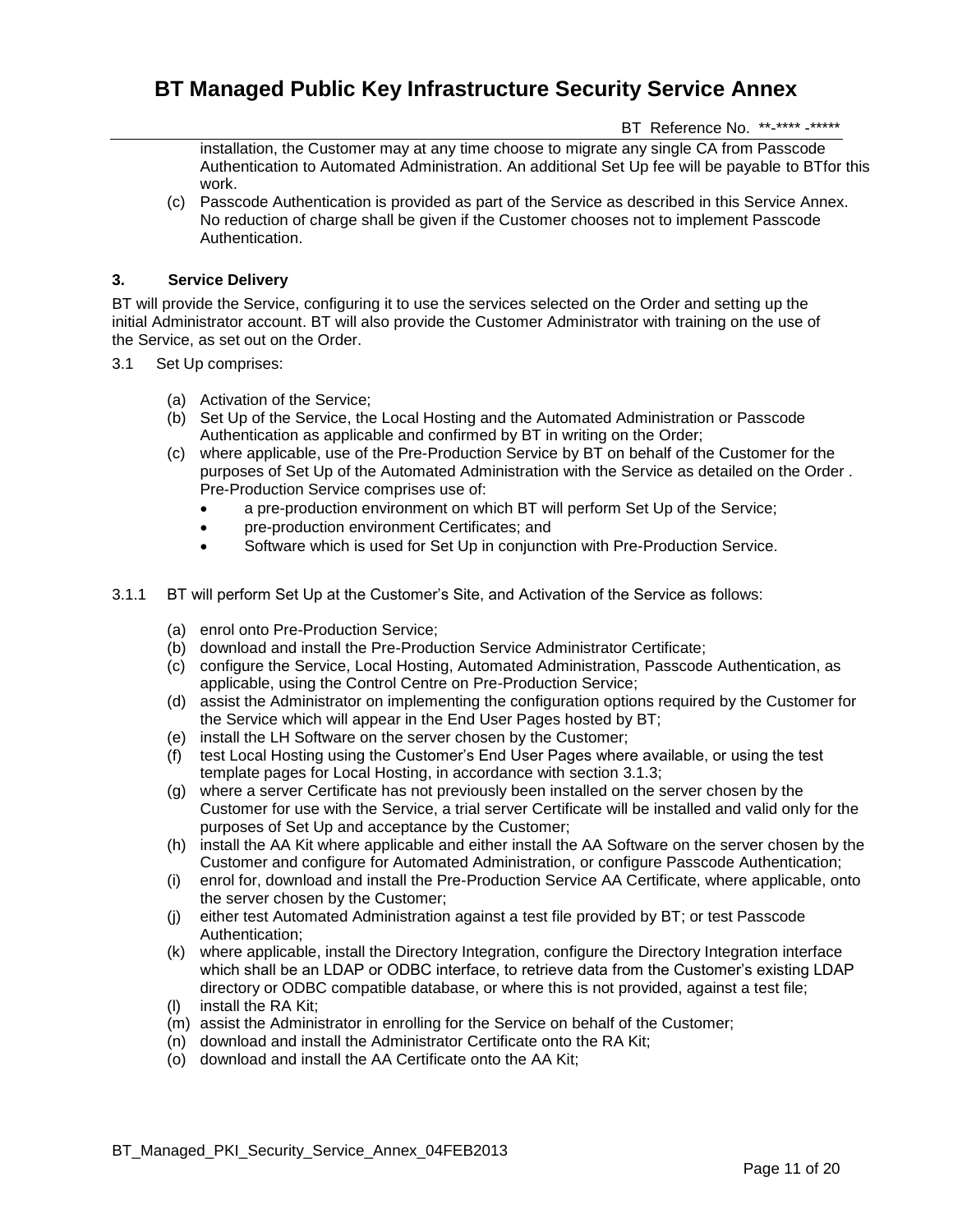BT Reference No. \*\*-\*\*\*\* -\*\*\*\*\*

- (p) modify the Local Hosting, Automated Administration or Passcode Authentication and URLs associated with the Service to point at the production platform instead of the Pre-Production Service, and demonstrate its functionality;
- (q) advise the Customer how to use the Control Centre provided as part of the Service;
- (r) configure the HTML pages to the Customer's URL and install the Customer's logo;
- (s) enrol for a server Certificate and install on Customer's server where this has been ordered in advance and is available to install. Where such a Certificate is not available a trial server Certificate, with limited validity, will be installed for acceptance testing purposes and the System Administrator will be responsible for installing the server Certificate when it is available;
- (t) demonstrate Certificate management functionality provided to the Administrator in the Control Centre to the Customer, and demonstrate the part that the Control Centre plays in this process; and
- (u) advise the Customer of the recovery process that should be in place in the event of server failure. BT may provide assistance with recovery subject to mutual agreement with the Customer on the scope of the recovery, however BT will not assist with recovery if the recovery process is not in place.

## 3.1.2 **Enrolment Information and Confirmation**

The Customer must provide the following information for each subordinate CA and for the superior IA:

- (a) the name and contact details of the Administrator completing the Order for the CA on behalf of the Customer and any additional Administrator(s);
- (b) the Customer's legal name;
- (c) the Customer's department or project name;
- (d) the Customer's registered address (including country and post code) and contact details;
- (e) details of the Customer's billing contact person(s);
- (f) the reference number of the Customer's relevant purchase order (if any) for invoicing purposes;
- (g) a challenge phrase (to later authenticate the Customer to BT);
- (h) proof of the Customer's legal status (to be verified via third-party database checks or comparable alternative measures, at BT's discretion);
- (i) the number of Seats required; and
- (j) sufficient information, as requested by BT, to allow BT to approve the designated Administrator(s) and issue the Administrator Certificate(s) for each CA.

The Customer may also opt to provide its Dun and Bradstreet D-U-N-S Number to speed processing of the Order .

### 3.1.3 Acceptance

- 3.1.3.1 The Customer must sign an acceptance form to confirm that:
	- (a) the Service has been installed and tested to the Customer's reasonable satisfaction;
	- (b) the Service is functioning free from errors at the time of testing;
	- (c) the End User Pages, in accordance with section 3.1.1(f), are installed and are interfacing with the Service; and
	- (d) BT has fully met all its obligations relating to Set Up of the Service.
- 3.1.3.2 Activation of all CAs associated with the Service, and Set Up of all associated Software and BT Equipment must take place during a single Set Up Period which shall end on the Operational Service Date. If a Customer wishes Activation of a CA or service associated with the Service after that time, the Customer must purchase additional Set Up from BT.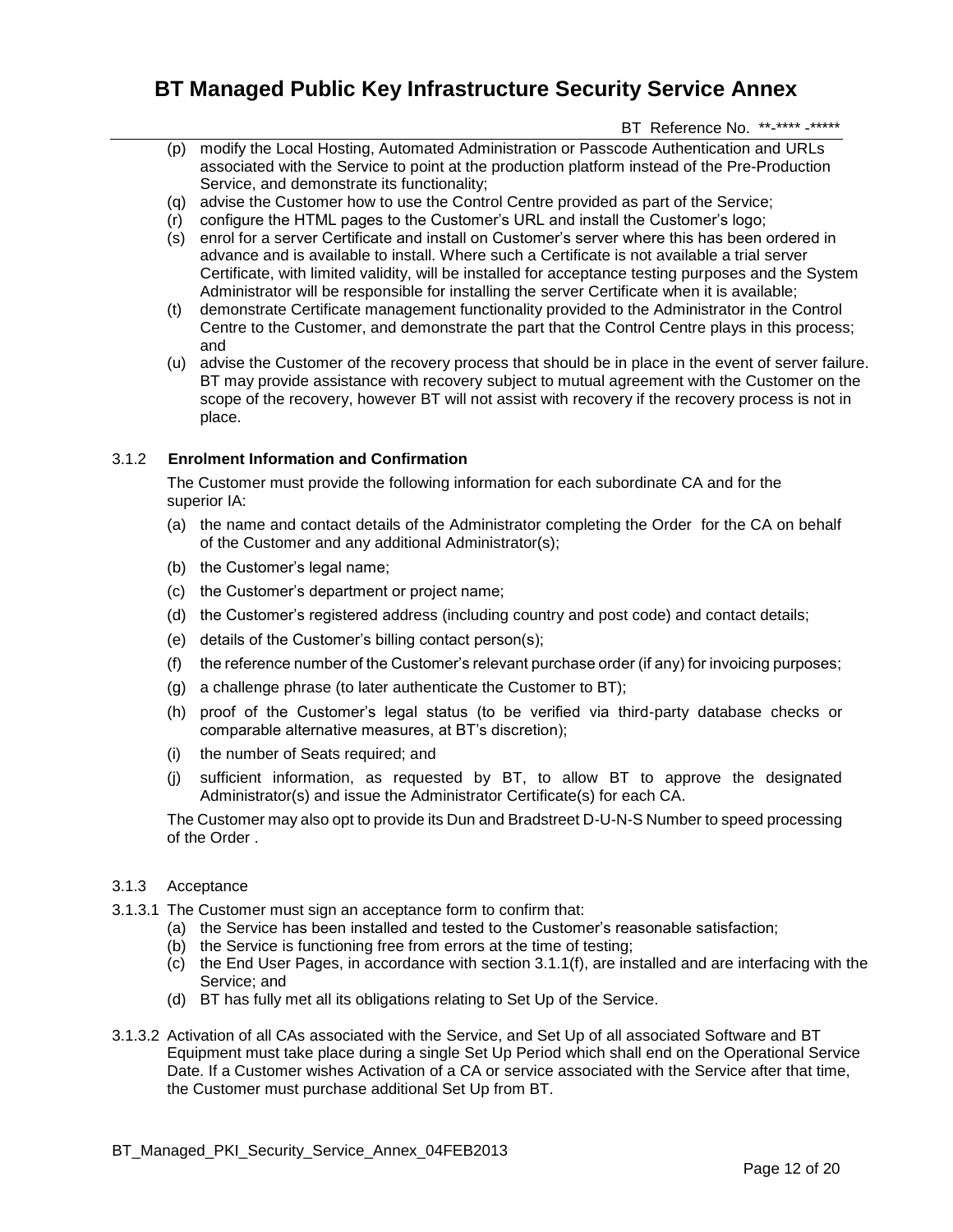BT Reference No. \*\*-\*\*\*\* -\*\*\*\*\*

- 3.1.3.3 All charges for Set Up of the Service will be invoiced after the Customer confirms acceptance in accordance with section 3.1.3.
- 3.1.3.4 The Minimum Period will commence on the Operational Service Date for the Service. Use of Pre-Production Service is included within that Minimum Period.
- 3.1.3.5 Pre-Production Service must only be used by BT or any person who is authorised by BT in writing. The Customer acknowledges that Pre-Production Service will be withdrawn after the Customer confirms acceptance in accordance with section 3.1.3.

### 3.2 **Third-Party Confirmation of Customer Information**

- 3.2.1 Upon receipt of the completed Order supplied by the Customer, BT or it's agent will verify that data with information held in third-party databases, by making appropriate inquiries with those third parties, including at BT's discretion government entities and credit vetting agencies. BT will use a telephone number listed with a third-party database to confirm certain information with the Customer.
- 3.2.2 If the databases or other applicable resources available to BT or its agents do not contain all the information required, the Customer may be required to provide additional information and proof.
- 3.2.3 BT will not provide the Service to the Customer and this Service Annex will be terminated if;
	- (a) the Customer fails to provide any information or any further information requested by BT or BT's agent; or
	- (b) any information is not verified or verifiable to BT's complete satisfaction; or
	- (c) the Customer fails or refuses to co-operate with BT's efforts to verify the Customer's details.

### **4 BT Service Management Boundary (SMB)**

The SMB for the Service is the front-end firewall on the Service platform. Connection to the Service platform and the hardware and software used to access the Service are the responsibility of the Customer.

### **5. The Customer's Responsibilites**

- 5.1 For each CA, the Customer must:
	- (a) appoint one or more Administrator(s), who will operate the LRA on behalf of the Customer, provide BT with the Administrator(s) contact details and inform BT immediately of any changes to this Customer Data. For the benefit of End Users, the Customer warrants to BT that the Administrator consents to the publishing of these details as the End User support contact. The Customer also warrants that all Administrators have consented to the holding, processing and disclosing of all personal data of the Administrator in accordance with this Service Annex;
	- (b) ensure that any Administrator is a trustworthy individual deemed appropriate to perform End User Certificate management duties, including without limitation security administration, human resource or personnel management, and network administration. The Customer must ensure that the Administrator has adequate training in these and any other relevant areas as recommended in the on-line Administrator handbook;
	- (c) require and ensure that the Administrator(s) comply fully with the terms of the Agreement;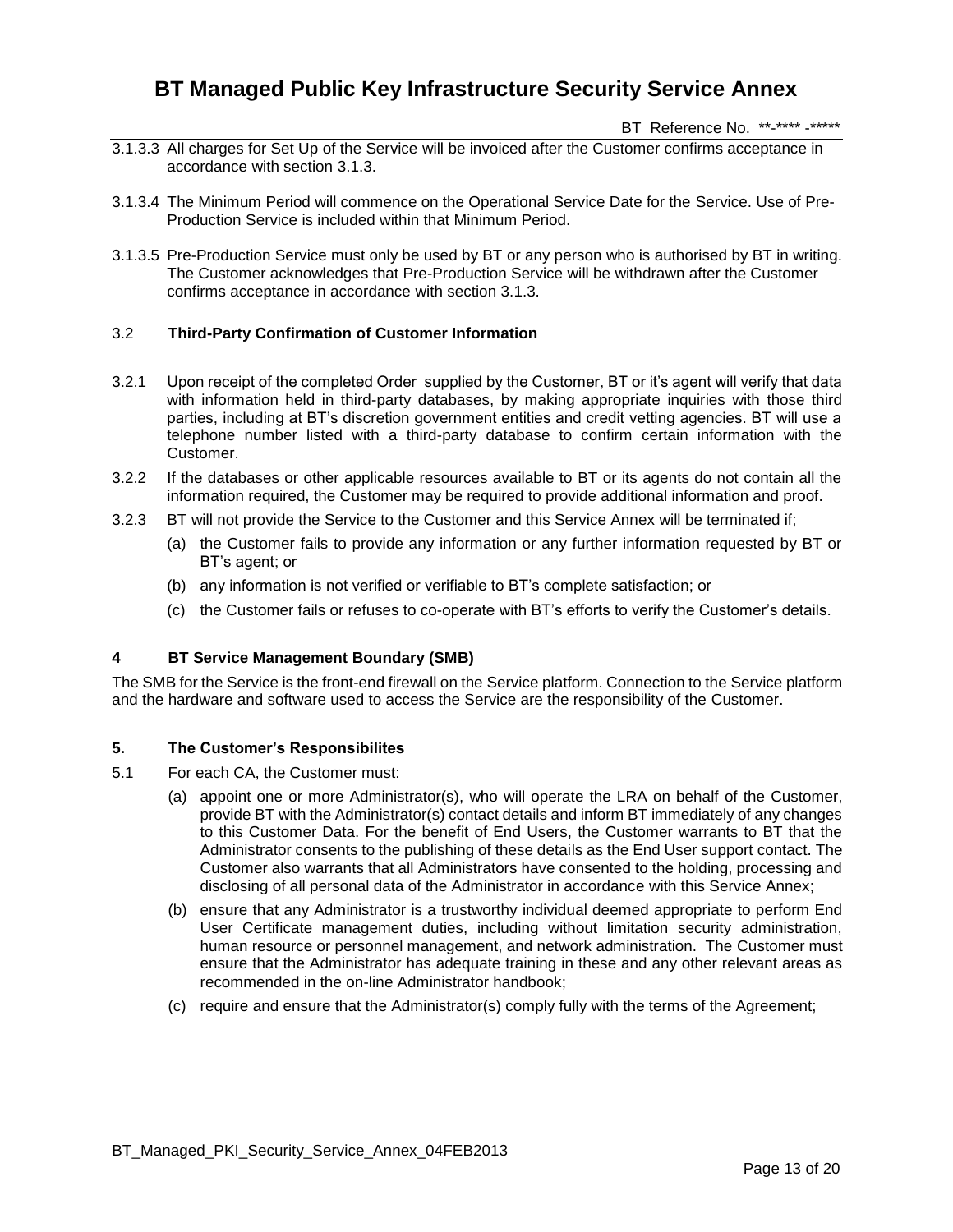BT Reference No. \*\*-\*\*\*\* -\*\*\*\*\*

- (d) appoint a new Administrator and promptly request BT to revoke the original Administrator's Certificate, where that Administrator ceases to have the Customer's authority or fully satisfy section 5.1(b) of this Service Annex;
- (e) within 4 hours of the Customer becoming aware or having reason to believe that there has been a Compromise of an Administrator's Private Key; or an Administrator being no longer entitled to act as an Administrator, the Customer or any other Administrator will request BT to revoke that Administrator Certificate;
- (f) if relevant ensure that an Administrator Certificate and corresponding key pair is promptly erased from the BT Equipment within 4 hours of the revocation of that Administrator Certificate;
- (g) provide helpdesk support to End Users who have applied for Certificates via the Customer; and
- (h) notify End Users of revocation of their End User Certificates. This is the sole responsibility of the Customer.
- 5.2 The Customer acknowledges that by purchasing the Service, the Customer agrees to undertake LRA responsibilities for each CA which will materially affect the content and use of End User Certificates. LRA responsibilities include the obligation to validate registration and enrolment data submitted by End Users, management of End User Certificates, and to comply with this paragraph 5. In its capacity as a LRA, the Customer must:
	- (a) approve or reject requests for End User Certificates, based on the criteria determined by the Customer, including criteria requirements notified by BT from time to time;
	- (b) ensure as a minimum that all End Users are either officers, directors, employees, or (if the Customer is an unincorporated partnership) partners of the Customer; or persons maintaining a prior legal or contractual relationship with the Customer which does not solely relate to the provision of End User Certificates. In all cases the Customer must have business records to demonstrate the relationship with End Users;
	- (c) request BT to revoke an End User Certificate in the event that the End User no longer meets the Customer's qualifying criteria (including those matters set out in section 5.2(b)) to have an End User Certificate. The Customer must obtain authority to act as the End User's agent for this purpose and will produce such authority at BT's request; and
	- (d) before the Customer may request BT to issue an End User Certificate, fully comply with sections 5.2(a) and 5.2(b) of this Service Annex.
- 5.2.1 In addition, PCS Customers must:
	- (a) ensure End Users enter into an agreement with the Customer that binds them to the terms of this Service Annex and ensures that End Users:
		- submit accurate and complete enrolment information;
		- exercise reasonable care to avoid the unauthorised disclosure of the Private Key;
		- notify the Customer without any unreasonable delay if:
			- o the Private Key is lost, stolen or compromised;
			- $\circ$  control over the Private Key has been lost due to a compromise of activation data; or,
			- o they are notified of any inaccuracy or change to the certificate content.
	- (b) act in accordance with all instructions and notices from BT in connection with the PCS.
- 5.2.2 End Users applying for Qualified Certificates must:
	- ensure that the Public and Private Keys:
		- are generated within a Secure Signature-Creation Device;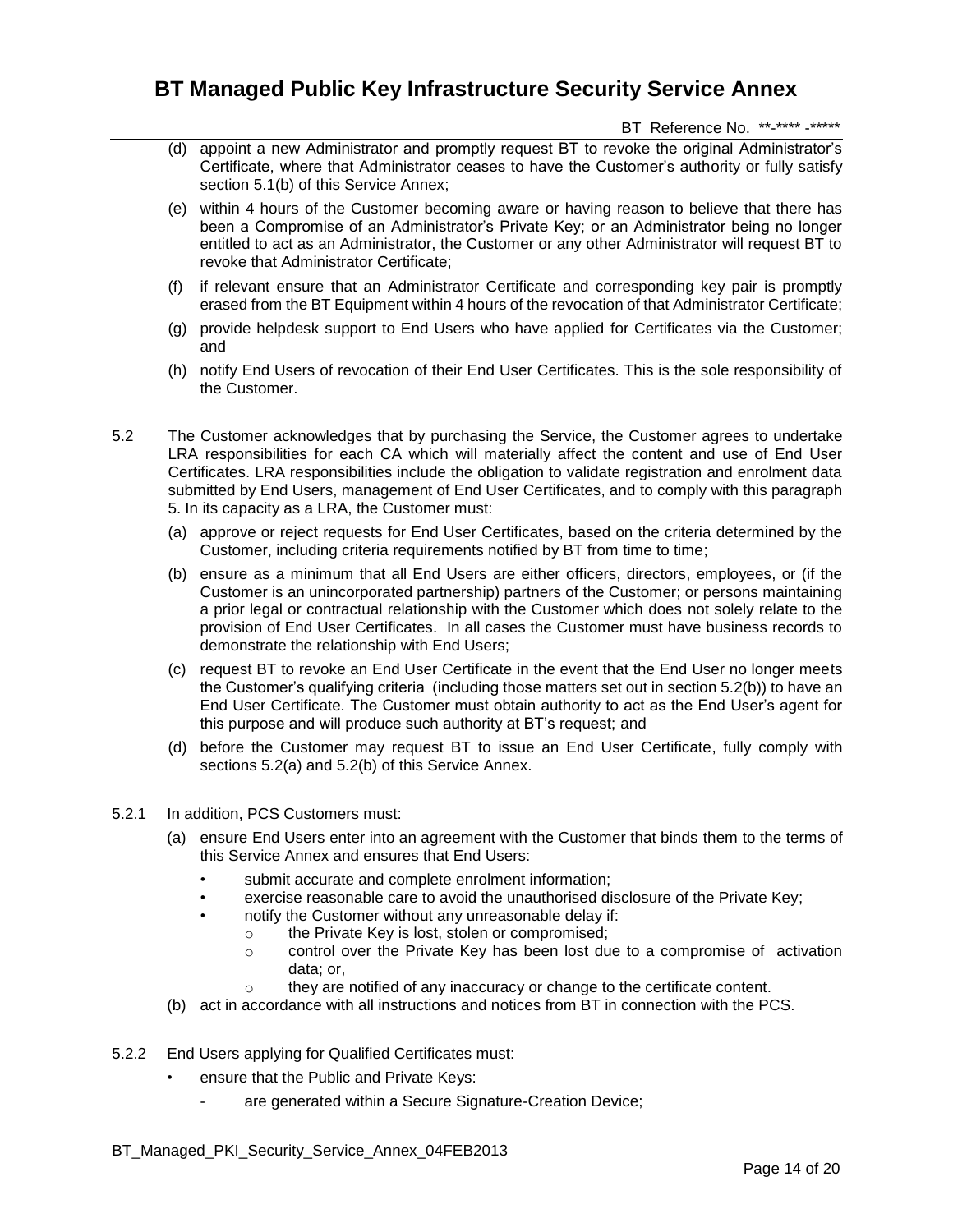BT Reference No. \*\*-\*\*\*\* -\*\*\*\*\*

- are generated using an algorithm recognised as being fit for the purpose of a Qualified Electronic Signature; and,
- uses a key length and algorithm that is recognised as being fit for the purpose of a Qualified Certificate.
- acknowledge that BT may suspend or terminate a Qualified Certificate if BT reasonably suspects that a Qualified Certificate has been stolen or compromised.
- consent to the passage of data to a third party for the provision of the Qualified Certificate.
- 5.3 The Customer warrants that the Administrator for each CA will:
	- (a) comply fully with the terms of the Agreement;
	- (b) at all times act in a competent and professional manner;
	- (c) use only BT Equipment, hardware and software which have from time to time been designated by BT in connection with the Service;
	- (d) use the Service (including any hardware, Software, or information provided by BT in relation to the Service) only for its authorised and intended purpose;
	- (e) retain at all times personal responsibility for the control of, and not permit unauthorised, unattended or shared access to, any information, documentation, BT Equipment or software provided to the Customer by BT under this Contract. This includes without limitation the RA Kit, the associated Public Key and Private Key pair, or any similarly sensitive information relating to the Service;
	- (f) store the BT Equipment in a secure, lockable container (when not in use) accessible only by the applicable Administrator;
	- (g) follow guidance on the detailed LRA procedures set out in the on-line Administrator handbook. Additionally, for PCS Customers, follow guidance set out in the BT CPS. BT strongly recommends that the Administrator reads and follows these documents;
	- (h) act as support in respect of the Customer's End Users; and
	- (i) return as directed by BT the BT Equipment on termination of Service provided under this Service Annex.
- 5.4 The Customer warrants that the Administrator for each CA will, in respect of the validation of End User registrations:
	- (a) Confirm:
		- that the End User requesting an End User Certificate is the person identified on the application;
		- that the End User rightfully holds the Private Key corresponding to the Public Key to be listed in the End User Certificate; and
		- that the information provided is accurate;
	- (b) confirm the End User's suitability to receive an End User Certificate on the basis of the criteria determined by the Customer, including criteria from time to time notified by BT;
	- (c) request BT to revoke an End User Certificate: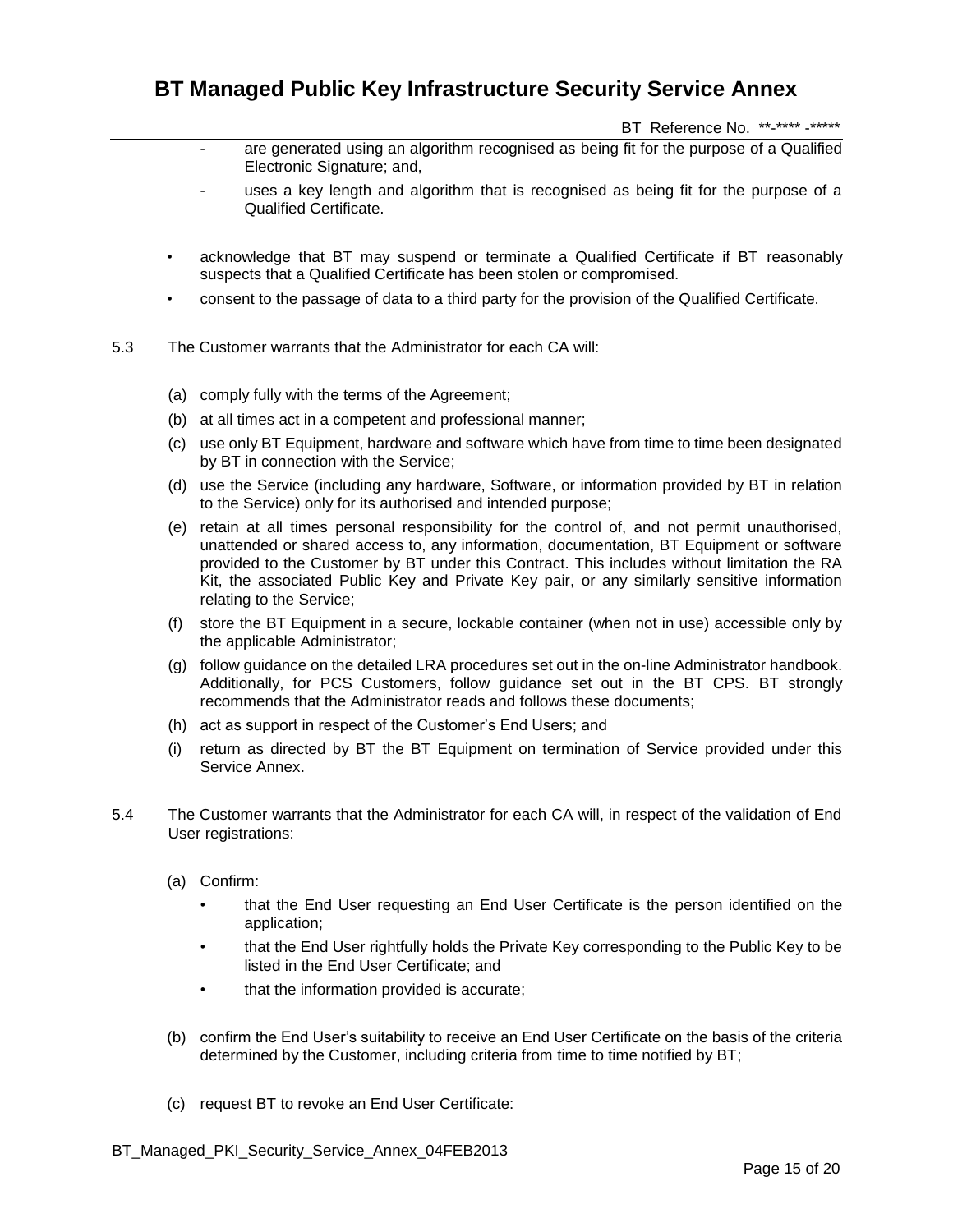BT Reference No. \*\*-\*\*\*\* -\*\*\*\*\*

- within 8 hours of the Administrator(s) knowing or having reason to believe that there has been Compromise of the End User's Private Key; or
- where the End User is no longer entitled to have the End User Certificate (including where section 5.2.1 is applicable).

In addition, for PCS Customers the Administrator will:

(d) require End Users receiving End User Certificates to enter into a contract with the Customer.

In addition, for End Users registering for Qualified Certificates, the Administrator will:

- (e) confirm:
	- that the End User requesting an End User Certificate has been authenticated to the policy requirements for Certificate Authorities issuing Qualified Certificates as set out in Section 7.3.1 of the European Telecommunications Standards Institute Document TS 101 456 V1.2.1 April 2002 or the corresponding section in the then current version of the same, and;
	- that the Private Key corresponding to the Public Key to be included in the End User Certificate has been generated on and is solely stored on a Secure Signature-Creation Device.
- 5.5 The Customer must fully indemnify BT against any claims or legal proceedings which are brought or threatened against BT by an End User or any other third party:
	- (a) in relation to any act or omission of the Customer; or
	- (b) in connection with any relationship between the Customer and the End User or any other third party.
- 5.6 The Customer acknowledges that End User Certificate(s) and Administrator Certificate(s) are issued by BT on the Customer's instructions and that the contractual relationship with respect to End User Certificates is between the Customer and End User.
- 5.7 The Customer agrees that the information on the Repository will be made publicly available via the Repository or otherwise.
- 5.8 The Customer warrants that it has obtained all rights, consents and permission required from all End Users, for the copying, disclosure, use and transmission of all Customer Data to BT or it's agents.
- 5.9 Where applicable, it is the responsibility of the Customer to ensure that:
- 5.9.1 the CRLs made available by BT under the Premium Revocation Service are downloaded to the Customer server, and BT accepts no responsibility for failure of the Customer to perform this operation.
- 5.9.2 the OCSP Service remains online in order for the CRL information produced by OCSP to be made available for use in Real Time; and
- 5.9.3 the information on the CRL is accurate and up to date.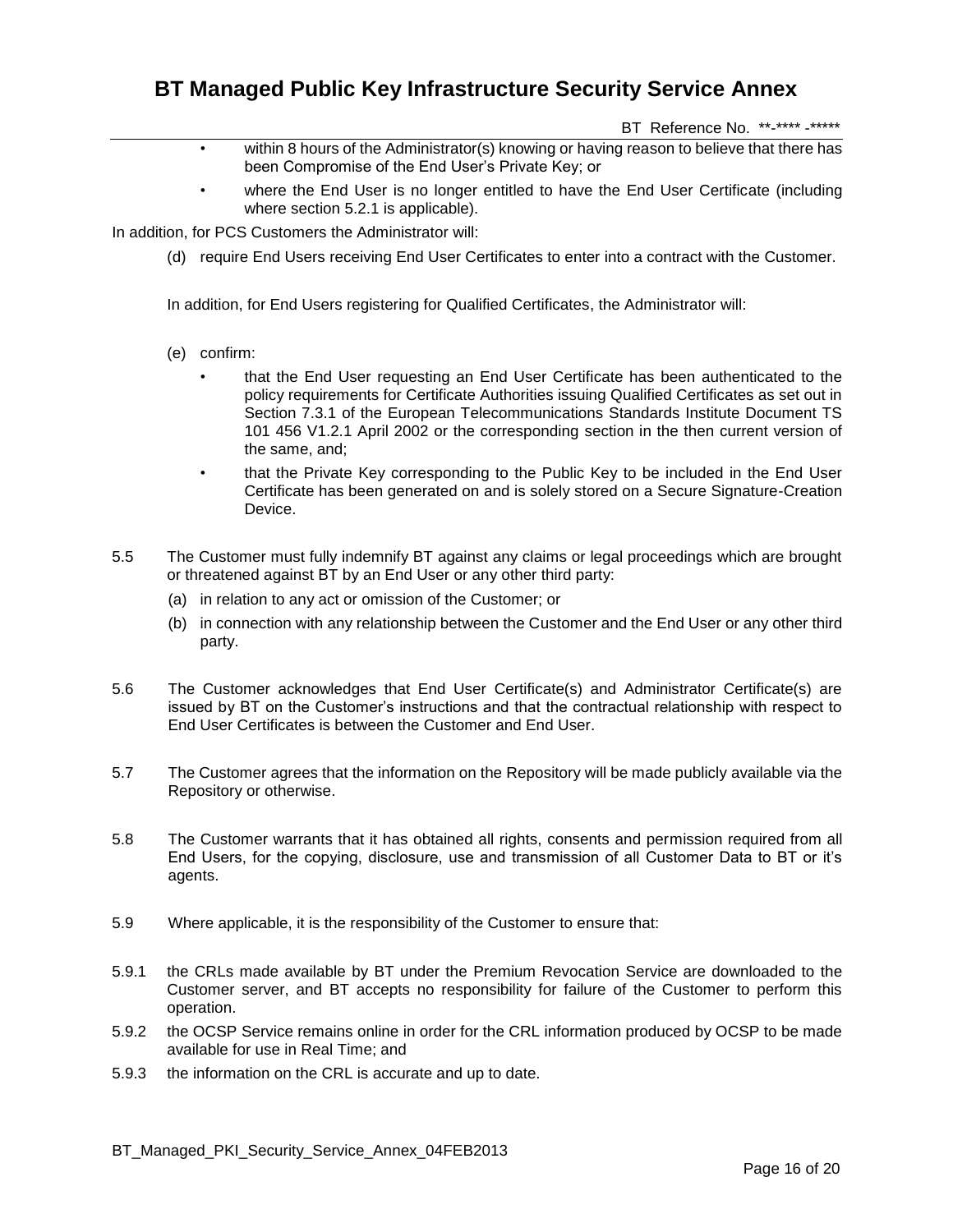BT Reference No. \*\*-\*\*\*\* -\*\*\*\*\*

- 5.10 BT accepts no responsibility for failure of either the Customer or the Customer server to perform the requirements in paragraphs 5.9.2 and 5.9.3.
- 5.11 Local Hosting (Optional)

The provision of support for the LH Software as described in section 5.11.3 is subject to the Customer complying with all of the following:

- (a) providing adequate information to enable BT to diagnose any errors in the LH Software;
- (b) implementing the latest maintenance releases, patches or other upgrade instructions as required by section 2.7.1(d); and
- (c) complying with the terms of this Service Annex.
- 5.11.1 BT does not warrant that the LH Software will operate uninterrupted or that it will be free from minor errors or defects which do not materially affect its performance.
- 5.11.2 Other than as expressly provided in the Agreement, no warranties are given or assumed by BT regarding the LH Software and are hereby excluded to the extent permitted by law.
- 5.11.3 In the event that an error or defect in the LH Software is due to faulty design, manufacture, and / or materials, and provided that the Customer reports a fault within ninety (90) days from and including the date of acceptance, BT shall, at its absolute discretion, and in the following order:
	- (a) repair the LH Software;
	- (b) replace the LH Software; or
	- (c) refund the appropriate charges for Local Hosting which shall terminate this Service Annex.
- 5.12 Automated Administration (Optional)
- 5.12.1 The Customer must appoint a System Administrator(s) who should:
	- (a) be present throughout Set Up to familiarise themselves with any configuration processes that may assist them during the performance of the Customer's System Administrator functions;
	- (b) be responsible for installing such maintenance releases, patches and other upgrades released by BT from time to time in accordance with instructions provided by BT; and
	- (c) be responsible for removing and replacing the BT Equipment if it becomes faulty, and returning it to BT.
- 5.12.2 The Customer is solely responsible, and must at its own expense, correct or restore its software and hardware configuration using its back up copies or otherwise to ensure future compliance with sections 2.7(b), 2.7.2(d) and 5.12.4.
- 5.12.3 Within 4 hours of the Customer becoming aware or having reason to believe that there has been a Compromise of an AA Certificate Private Key, the Customer or any other Administrator, or System Administrator will notify BT to revoke that AA Certificate.
- 5.12.4 Notwithstanding sections 2.7.2(d) and 5.12.1, it is the Customer's responsibility, prior to installation, and throughout the duration of this Service Schedule, to ensure that its systems, software and hardware are compatible with the current Automated Administration compatibility specification as published by BT from time to time.
- 5.12.5 Prior to installation of the Automated Administration, BT shall require confirmation that the Customer has complied with the requirements of section 5.12.4 above. BT shall be under no obligation to install the Automated Administration if BT considers, at its absolute discretion, that the provisions of paragraph 5.12.4 have not been complied with to its entire satisfaction.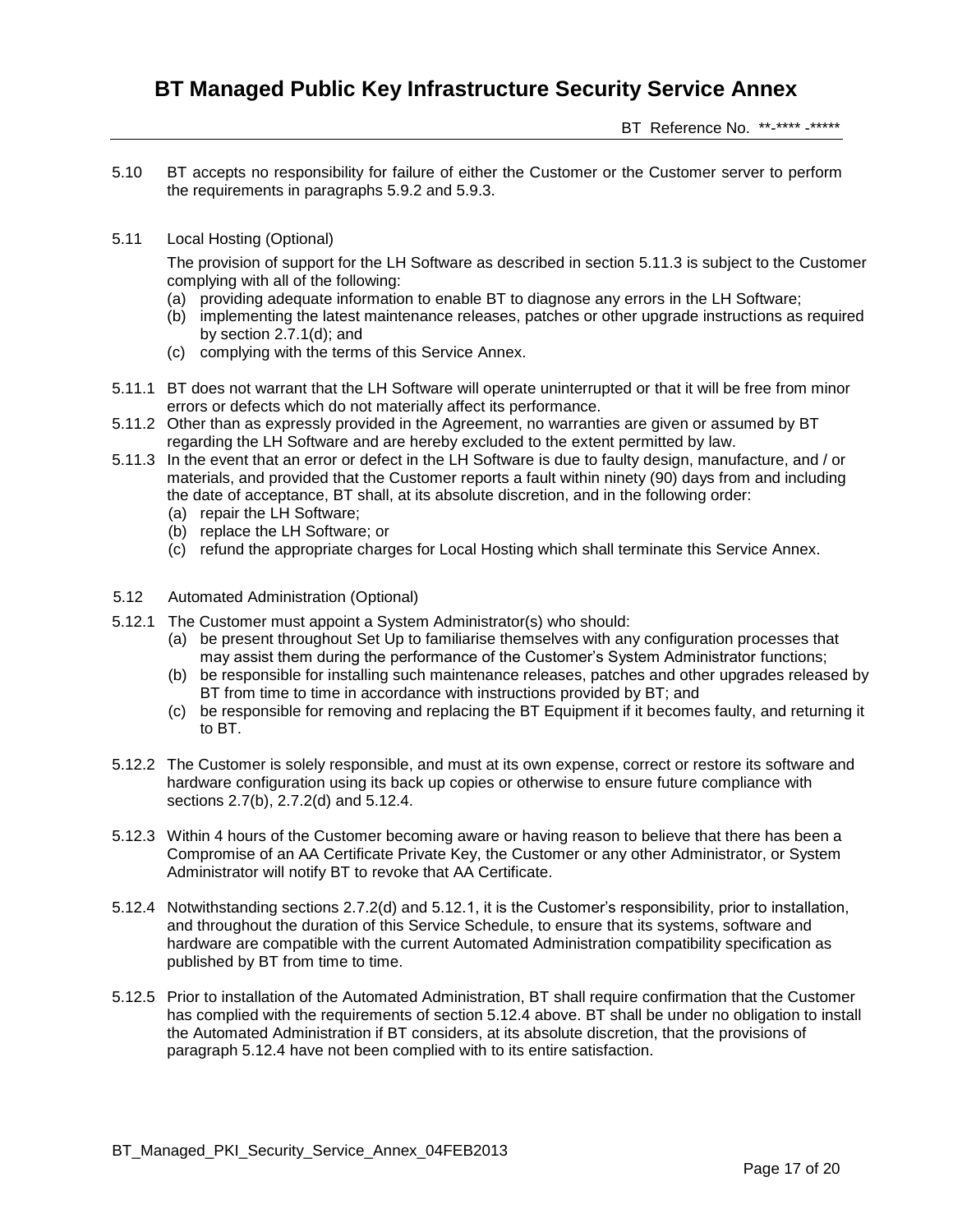BT Reference No. \*\*-\*\*\*\* -\*\*\*\*\*

- 5.12.6 BT excludes all liabilities, losses and expenses incurred by the Customer failing to comply with this Service Annex, or relating to any corrections or restorations directly or indirectly relating to such failure to comply.
- 5.12.7 The Customer acknowledges that failure to comply may adversely affect the performance of Automated Administration.

### 5.12.8 AA Software Performance

The provision of support for the AA Software as described in section 2.6.2.1 is subject to the Customer complying with all of the following:

- (a) providing adequate information to enable BT to diagnose any errors in the AA Software;
- (b) implementing the latest maintenance releases, patches or other upgrade instructions as required by section 5.12.1(b); and
- (c) complying with the terms of this Service Annex.
- 5.13 Passcode Authentication

It is the responsibility of the Customer to ensure that the CSV file is produced to the specification described from time to time in the Administrator's handbook.

#### 5.14 Set Up

The Customer must appoint a Administrator(s) who should:

- (a) be present throughout the Set Up of the Service to familiarise themselves with any configuration processes that may assist them during the performance of the Customer's System Administrator functions.
- (b) be responsible for installing such maintenance releases, patches and other upgrades released by BT from time to time in accordance with instructions provided by BT; and
- (c) be responsible for removing and replacing the BT Equipment if it becomes faulty as instructed by **BT.**

The Customer is responsible for designing its own End User Pages for use with Local Hosting, using the Customer's own software. These End User Pages must be available at the time of installation if the Customer wishes these End User Pages to be tested in accordance with section 3.1.1 (f).

## 5.15 End User Certificates

End User Certificates are for issue to End Users only as follows:

- (a) End User registrations to BT for End User Certificates are made through an BT Managed PKI Security Customer. The issue of an End User Certificate is subject to this Service Annex;
- (b) any End User Certificate issued will contain the BT Managed PKI Security Customer's legal name, department or project name, the End User's name (or alias) and e-mail address and such other Customer Data as BT determines at its absolute discretion. This combination of information uniquely identifies the End User Certificate.

### 5.15.1 Uses

Within a Public Hierarchy, End User Certificates may be used in corporate or other organisational Intranet or extranet environment or on the Internet. The BT Managed PKI Security Customer may place some restrictions and alter some elements of the content of End User Certificates via the Control Centre.

#### 5.15.2 Periods

 An End User Certificate is valid for 365 days from the date that the Customer Administrator requests BT to issue the Certificate to the End User unless otherwise limited by the Customer at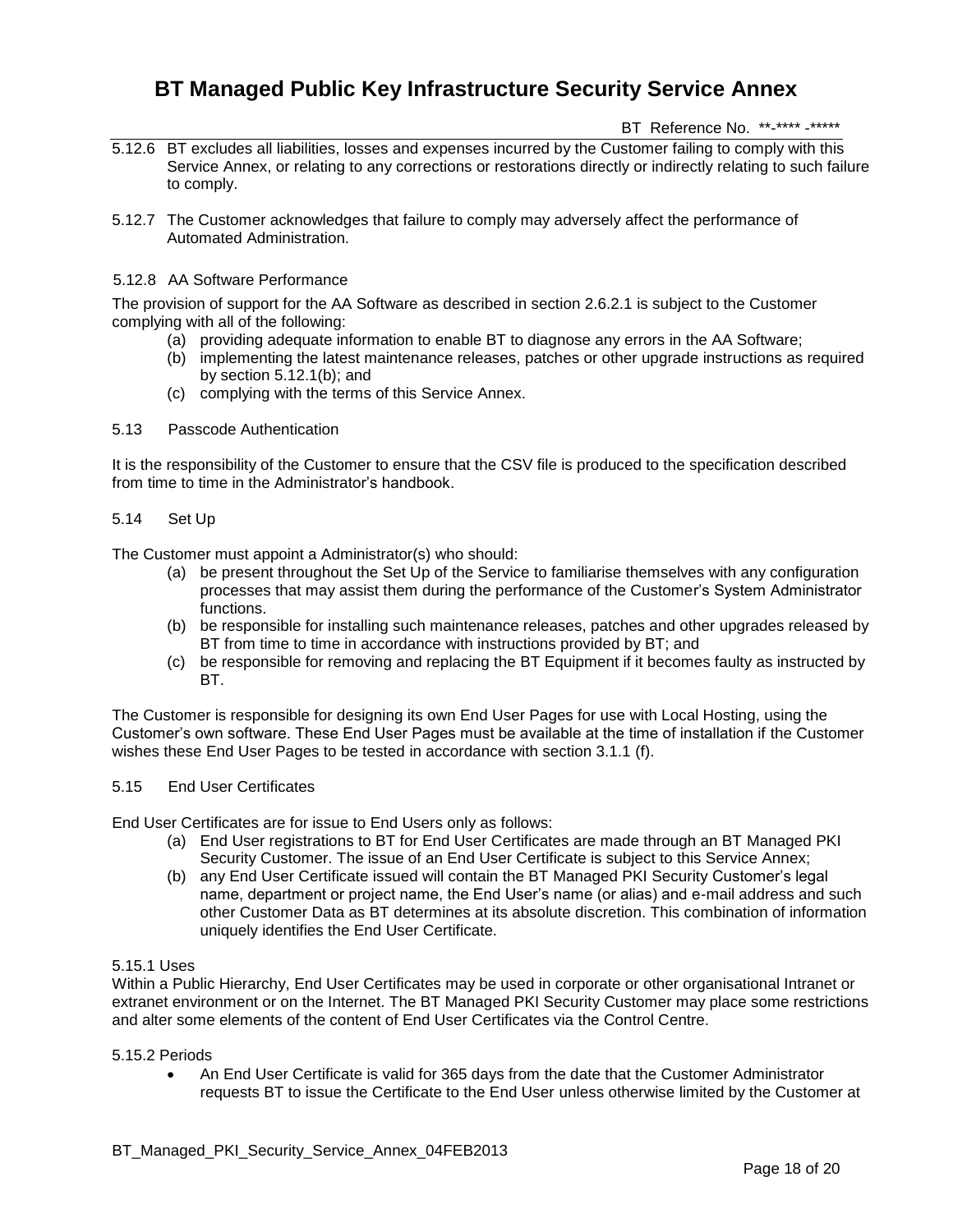BT Reference No. \*\*-\*\*\*\* -\*\*\*\*\*

the time of request to BT to issue, at the end of which the End User Certificate and this Service Annex will expire. An End User Certificate may be revoked in the event of any of the following:

- (a) a reasonable request given to BT by the End User;
- (b) instructions given to BT by the Customer, and the End User hereby confirms the Customer is authorised to give such instructions on behalf of the End User;
- (c) termination for whatever reason of the Service; or
- (d) in accordance with the provisions of this Service Annex.

5.15.3 End User Certificate Registration

The registration process for End User Certificates is as follows:

- (a) the End User will complete the registration End User Page. This page will inform the End User that by submitting their registration for an End User Certificate to the Administrator, they will have entered into a contract with the Customer for End User Certificates issued under the PCS;
- (b) the Customer receives End User registrations for End User Certificates, approves the registrations as enrolments, performs authentication of these enrolments and requests issuance of an End User Certificate by BT to the Customer; and
- (c) the authentication of an enrolment for an End User Certificate will only be approved by the Customer if the End User is able to demonstrate certain specific criteria to BT's satisfaction. This includes:
	- the End User's affiliate relationship with the Customer: and
	- the validation of the End User's enrolment information.

The End User must provide the following information when applying for an End User Certificate:

- (a) name (or alias);
- (b) Private Key;
- (c) e-mail address;
- (d) challenge phrase (to later authenticate the End User to BT); and
- (e) other information which may be required by the BT Managed PKI Security Customer with which the End User is affiliated, and such other information as reasonably required by BT.

An End User Certificate will not be issued to the End User, and this Service Annex will be terminated, if any of this information is either not provided by the End User, or is not verified or verifiable to the Customer's and BT's complete satisfaction.

The End User acknowledges that the Customer Data will be made available to the Customer.

5.15.4 Certificate Delivery Process

- On or after the Operational Service Date, BT will send the End User a PIN at the e-mail address specified by the End User on the registration End User Page.
- To collect the End User Certificate, the End User enters their PIN on the download End User Page, together with the presentation of their correctly corresponding Private Key by the End User's browser.
- A copy of the End User's Public Key will be made publicly available via the Repository or otherwise.
- The End User agrees that the information on the Repository will be made publicly available via the Repository or otherwise.

### **6 Charges and Payment Terms**

The charges for the Service will comprise some or all of the following components, depending on the option selected on the Order: